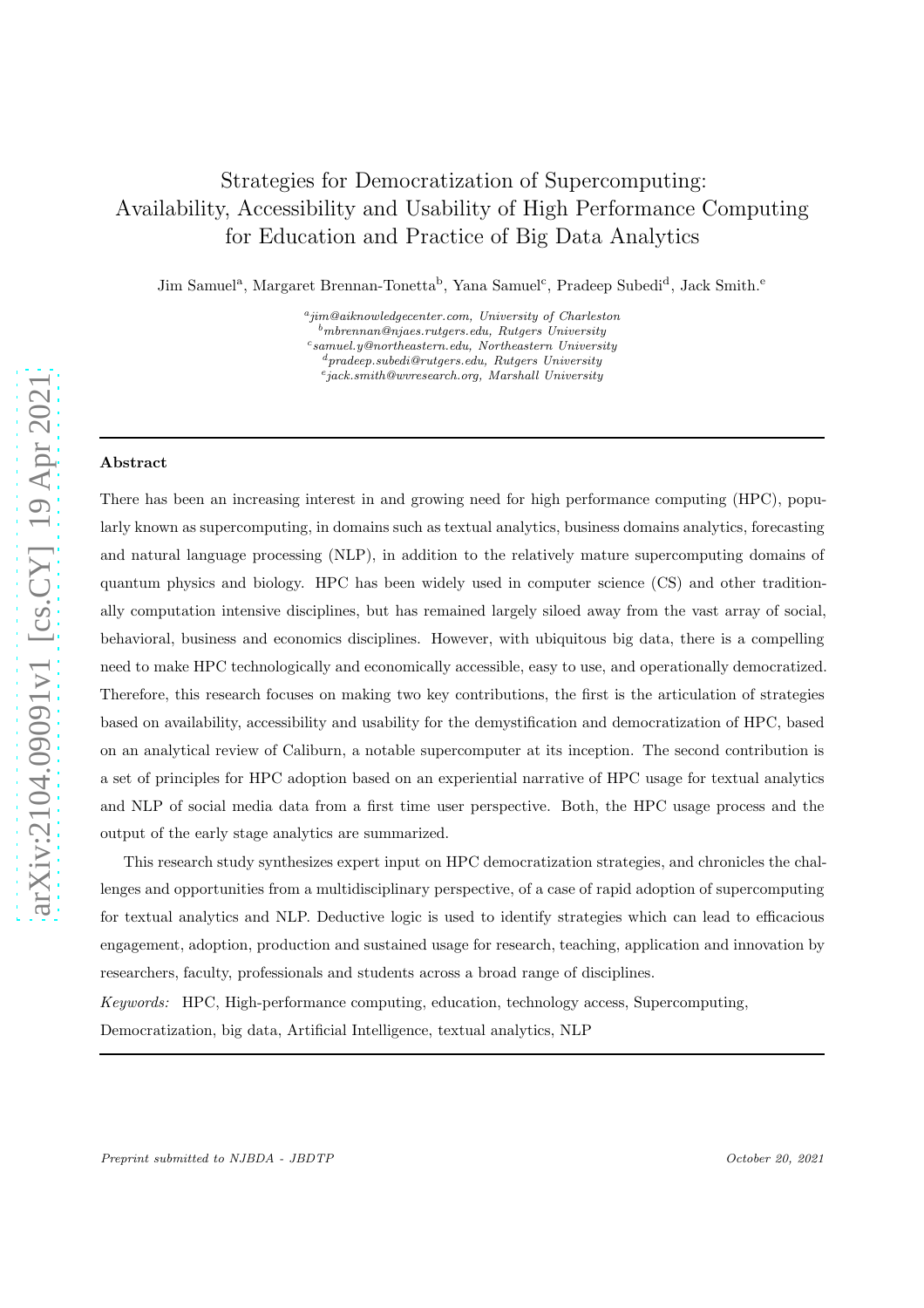## 1. Introduction

"Because HPC stands at the forefront of scientific discovery and commercial innovation, it is positioned at the frontier of competition—for nations and their enterprises alike..." Ezell  $\mathcal{B}$  Atkinson, 2016

Big data and artificial intelligences (AIs) are having a significant impact on business, work, governance, social interaction and education. While big data and AIs hold tremendous potential for value creation and transformation of human life, its potential can only be realized through appropriate technological implementations. Specifically, significantly more powerful and scaled up data processing, networking and data storage capabilities are required to harness the vast promise of AIs and big data. This necessitates the usage of technologies, which are popularly termed as "Supercomputing", and also as "High-performance computing" (HPC), referring to the use of supercomputers or high performance computers for computing complex, voluminous or iteration intensive calculations and analytics. The term "supercomputing" (or supercomputers) has been treated as being synonymous with HPC (or high performance computers), and has been parsimoniously described as a computer or a cluster of computers with far greater computing-memory-storage capabilities than a general computer, and as being "characterized by large amounts of memory and processing power" [\(George, 2020\)](#page-17-0). So also, HPC has been varying defined as being a "combination of processing capability and storage capacity" that can efficiently create solutions for "difficult computational problems across a diverse range of scientific, engineering, and business fields" [\(Ezell and Atkinson, 2016\)](#page-16-0), and also as being "massively parallel processing (MPP) computers" [\(Bergman et al.](#page-16-1), [2019\)](#page-16-1). HPC can be classified as being homogeneous or heterogeneous, based on the use of similar or dissimilar processors (or memory, or similar HPC components) respectively, in its array of processors, such as homogeneous HPC with CPU arrays, and heterogeneous HPC with with CPU and GPU arrays [\(Gao and Zhang, 2016\)](#page-16-2). Heterogeneous HPC can be used to improve effectiveness, speed and also to gain additional energy savings. High Performance Computers can therefore be viewed as organized systems of high-powered, parallel structured computational capabilities, including extreme and diverse processing capabilities, general or task varied and scalable memory, scalable storage, grid or network or cloud based, and appropriate capabilities management interfaces with the potential to help solve vast and complex problems.

## 1.1. The Critical Need: Multidisciplinary HPC Applications

The compelling need for fostering HPC and HPC education has been well recognized by industry, government and academia -however most of these efforts have been siloed, albeit with some progression, to a restricted set of traditionally computational domains. Given the explosive growth in quantity, diversity, complexity, granularity and acceleration of data generation, it has become impossible to meaningfully depend on desktops, servers or standalone computers to create competitive value, and an increasingly large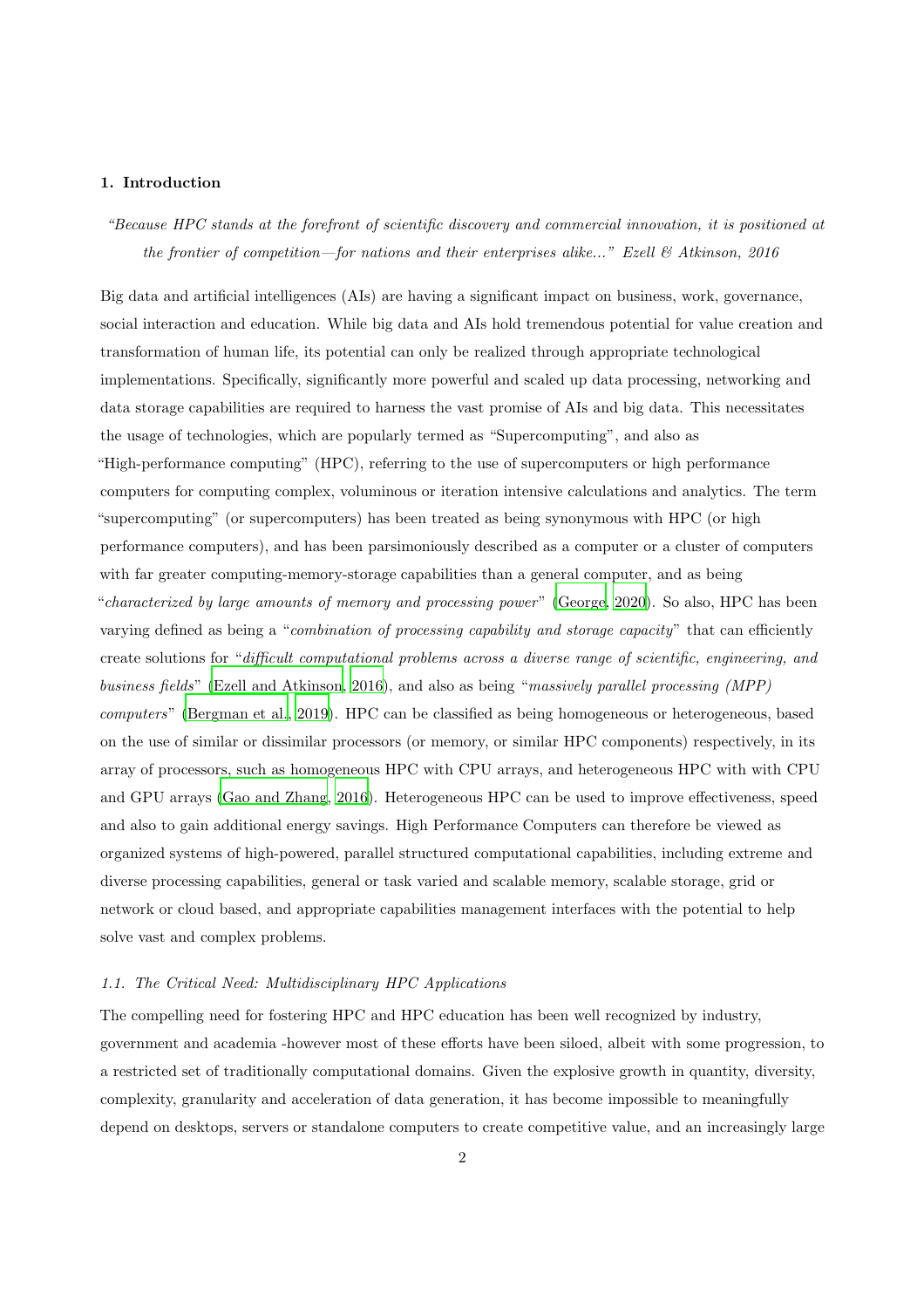number of disciplines have begun HPC evaluation and adoption processes, to ensure that they remain competitive in progressively data and computation intensive environments [\(Fiore et al., 2018\)](#page-16-3). The already steep trend towards HPC engagement and adoption can be expected to become stronger with the advent of new technologies and the identification of new opportunities [\(Bergman et al., 2019\)](#page-16-1). An investigation by the Council on Competitiveness discovered that the vast majority of US corporations with HPC capabilities had significant concerns about being able to hire persons with "sufficient HPC training", and that there are no easy solutions because "... there aren't enough faculty, researchers, educators, and professionals with the HPC skills and knowledge to fulfill the demand for talented individuals" [\(Lathrop,](#page-17-1) [2016](#page-17-1)). There has been a sustained call over the past decade for opening up access to HPC / SC resources: "In the past decade high performance computing has transformed the practice and the productivity of science. Now this analytical power must be opened up to industry, to improve decision making, spur innovation and boost competitiveness" [\(Moran and O'Dea](#page-17-2), [2013\)](#page-17-2). HPC has been treated as a critical catalyst for "inter- and trans-discipline breakthroughs" impacting the development of science and innovation globally [\(Mosin, 2017\)](#page-17-3). As illustrations, extant research has called for machine learning applications on varying types of information across a wide range of domains, include behavioral finance, social media analytics, textual data visualization and pandemic sentiment analysis, all of which are best implemented at scale using HPC resources [\(Samuel](#page-17-4), [2017;](#page-17-4) [Rahman et](#page-17-5) al., [2020;](#page-17-5) [Conner et al., 2019,](#page-16-4) [2020;](#page-16-5) [Samuel et al.](#page-18-0), [2018](#page-18-0)). HPC is now a global phenomena, and competitive advantage in many domains is associated with multidisciplinary HPC capabilities.

### 1.2. The future of HPC impact: Pervaisve & ubiquitous

Given the rapid growth of artificial intelligence and the associated need to process big data, HPC has become one of the critical drivers of success for research institutions, corporations and nations. Ubiquitous AI and big data applications imply an equally expansive HPC requirement and influence. HPC ubiquity is a certainty, though end users will most likely not be required to interface with the technological complexity of HPC systems, just as electricity and internet are ubiquitous, without end users having to interface with systems managing electricity generation equipment or the movement of data packages and transmission protocols for the internet. Institutions, corporations and countries which enable their constituents and stakeholders with easily usable HPC capabilities will possess a significant competitive advantage. HPC driven competitive advantages will impact individuals, businesses, society and nations, bearing the potential for significant socioeconomic impact. It is therefore of paramount importance to look closely at strategies for catalyzing future HPC thought leadership and competitiveness.

#### 1.3. The need: Democratized supercomputing!

Democratized supercomputing, in the context of this study, refers to the opening up of HPC resources, freeing it from restrictive domain boundaries, and making it seamlessly available to all on an as-needed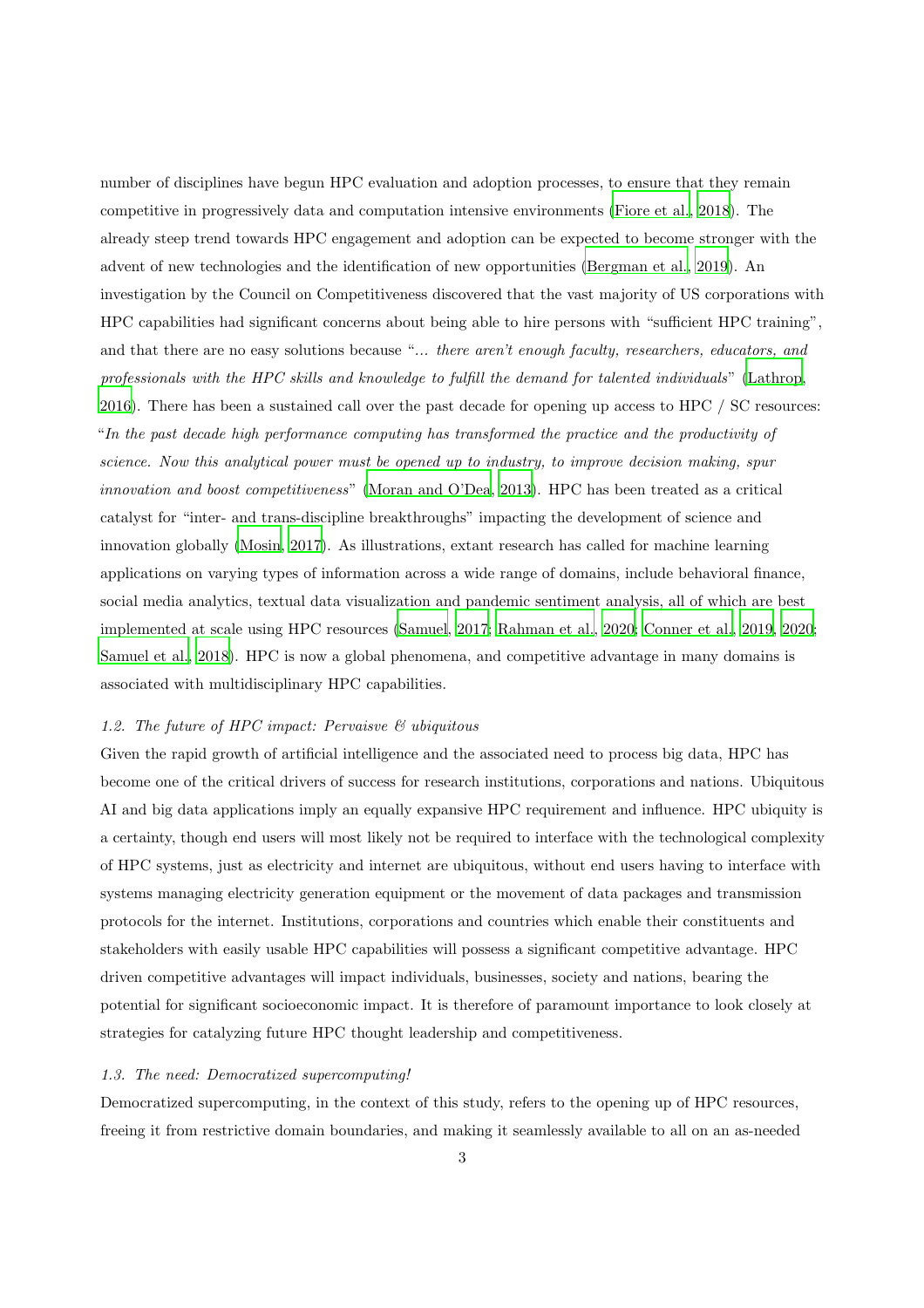basis. Presently, even where HPC is available, it still remains inaccessible to many. Furthermore, even where access is provided, usability is restricted due to operational and skills barriers. Our quasi-phenomenological perspective based on the motivations driving the conceptualization, development and deployment of Caliburn supercomputer at Rutgers, the State University of New Jersey, and an analysis of HPC usage for textual analytics and NLP indicate that there are three key strategies that are necessary for democratizing HPC across domains: 1) Availability strategy - HPC resources need to be built and distributed to ensure fair availability, 2) Accessibility strategy - just the mere fact that HPC infrastructure exists in an institution or at a location does not ensure its accessibility, and therefore deliberate steps need to be taken to align and distribute available HPC resources in a manner so as to ensure HPC accessibility, and 3) Usability strategy - availability and accessibility ensure that end users are empowered to access HPC resources, and yet these alone do not democratize or catalyze HPC utilization without the necessary dimension of ease-of-use. An effective HPC democratization initiative must include the three strategies of HPC availability, HPC accessibility, and HPC usability, to ensure that capabilities are developed to achieve a maximized spectrum of benefits from HPC.

The rest of this paper is organized as follows: First, the study clarifies the multidisciplinary context, provides theoretical lenses from information systems and anchors HPC democratization discussion to the theories of technology adoption and usage. This is followed by an analytical and reflective narrative of the motivations and process for the acquisition and deployment of Caliburn, a supercomputer at Rutgers University. Availability, accessibility, and usability strategies are then elaborated upon in subsequent sections. This is followed by a case analysis of HPC usage for NLP and key principles for sustained usage. The paper concludes with notes on implications, limitations and a motivational conclusion.

## 2. HPC engagement, adoption & sustained usage - theoretical and applied considerations

### 2.1. The future of HPC relevance: Ubiquitous, multidisciplinary, transdisciplinary  $\mathcal{C}$  interdisciplinary

Extant research meaningfully distinguishes between "multidisciplinarity", "interdisciplinarity" and "transdisciplinarity", wherein "multidisciplinarity draws on knowledge from different disciplines but stays within their boundaries", while interdisciplinarity "analyzes, synthesizes and harmonizes links between disciplines into a coordinated and coherent whole" and transdisciplinarity "integrates the natural, social and health sciences in a humanities context, and transcends their traditional boundaries" [\(Choi and Pak,](#page-16-6) [2006](#page-16-6); [Alvargonz´alez, 2011\)](#page-15-0). We believe that such distinction is valuable. However, since this study does not delve into the nature of disciplinary research, but rather emphasizes the need for HPC to be used across disciplines, simultaneously drawing on knowledge and integrating lessons learnt from the past,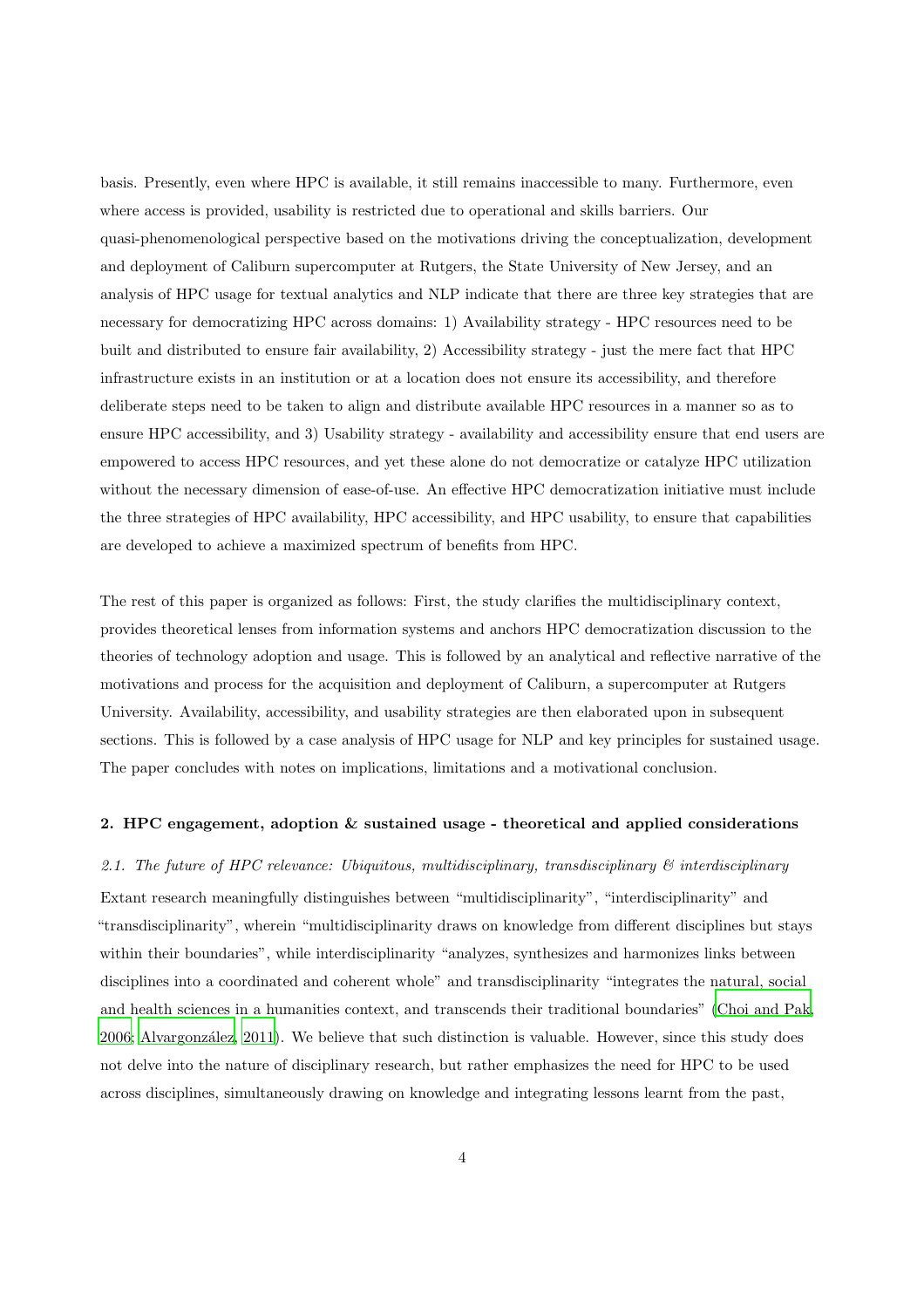irrespective of discipline, hence we employ the word "multidisciplinary" in its broadest sense, inclusive of the properties of interdisciplinarity and transdisciplinarity.

#### 2.2. HPC engagement: Theoretical basis

As with all technologies, there are critical drivers for HPC engagement, adoption and sustained usage. Information Systems (IS) research studies have provided extensive insights into user engagement, adoption & sustained usage of technologies. The seminal, and in many senses foundational, technology acceptance model (TAM) theory validated and popularized the concepts of perceived usefulness and ease of use of technologies [\(Davis](#page-16-7), [1989\)](#page-16-7). Subsequent studies updated TAM, including a broader theoretical basis with a unified perspective leading to the "unified theory of acceptance and use of technology" (UTAUT), which "highlights the importance of contextual analysis in developing strategies for technology implementation" [Venkatesh et al. \(2003\)](#page-18-1). Extant research has also demonstrated that the challenges of technology adoption and usage are subject to information facets, information complexity, equivocality of information and information overload [\(Samuel, 2016;](#page-17-6) [Samuel and Pelaez](#page-18-2), [2017\)](#page-18-2). Some technologies, such as blockchains, are pertinent to specific user categories where generally dominant drivers of technology acceptance may have less relevance than factors such as "security, privacy, transparency, trust and traceability aspects" [\(Grover et al., 2019\)](#page-17-7).

#### 2.3. HPC usage: From theory to practice

The generic usability and acceptance model (GUAM), in contrast to UTAUT, provides a significantly better explanation of "behavioral intention (72%) and technology use (63%)" for learning innovations [\(Obienu and Amadin, 2020\)](#page-17-8). This demonstrated that domain or discipline sensitive models have the potential to outperform generic adoption models like TAM or UTAT, due to variations on technological features and characteristics of user groups. Factors such as gender and social characteristics have also been shown to influence user engagement with technologies, such as the indication by prior research that women tend to weigh ease of use more strongly than men who tend to focus on perceived usefulness of the technology [\(Venkatesh and Morris, 2000](#page-18-3)). Supportive technologies, such as anthropomorphic chatbots with human-like natural language processing and communication capabilities, can have a meaningfully positive impact on user perception of the usefulness of technology, and such supportive mechanisms can also support perceived ease of use [\(Rietz et al.](#page-17-9), [2019](#page-17-9)). Additional theories need to be evaluated to maximize the theoretical basis for HPC and supercomputing engagement. For example, flow theory which refers to the "the holistic sensation that people feel when they act with total involvement" and the state of "flow" where people experience becoming "absorbed in their activity", akin to Chess players and gamers whose intelligences are fully engaged and focused [\(Csikszentmihalyi](#page-16-8), [2014;](#page-16-8) [Csikszentmihalyi and Csikszentmihalyi](#page-16-9), [1992;](#page-16-9) [Koufaris, 2002\)](#page-17-10). On the applied side, numerous artificial intelligence research initiatives highlight the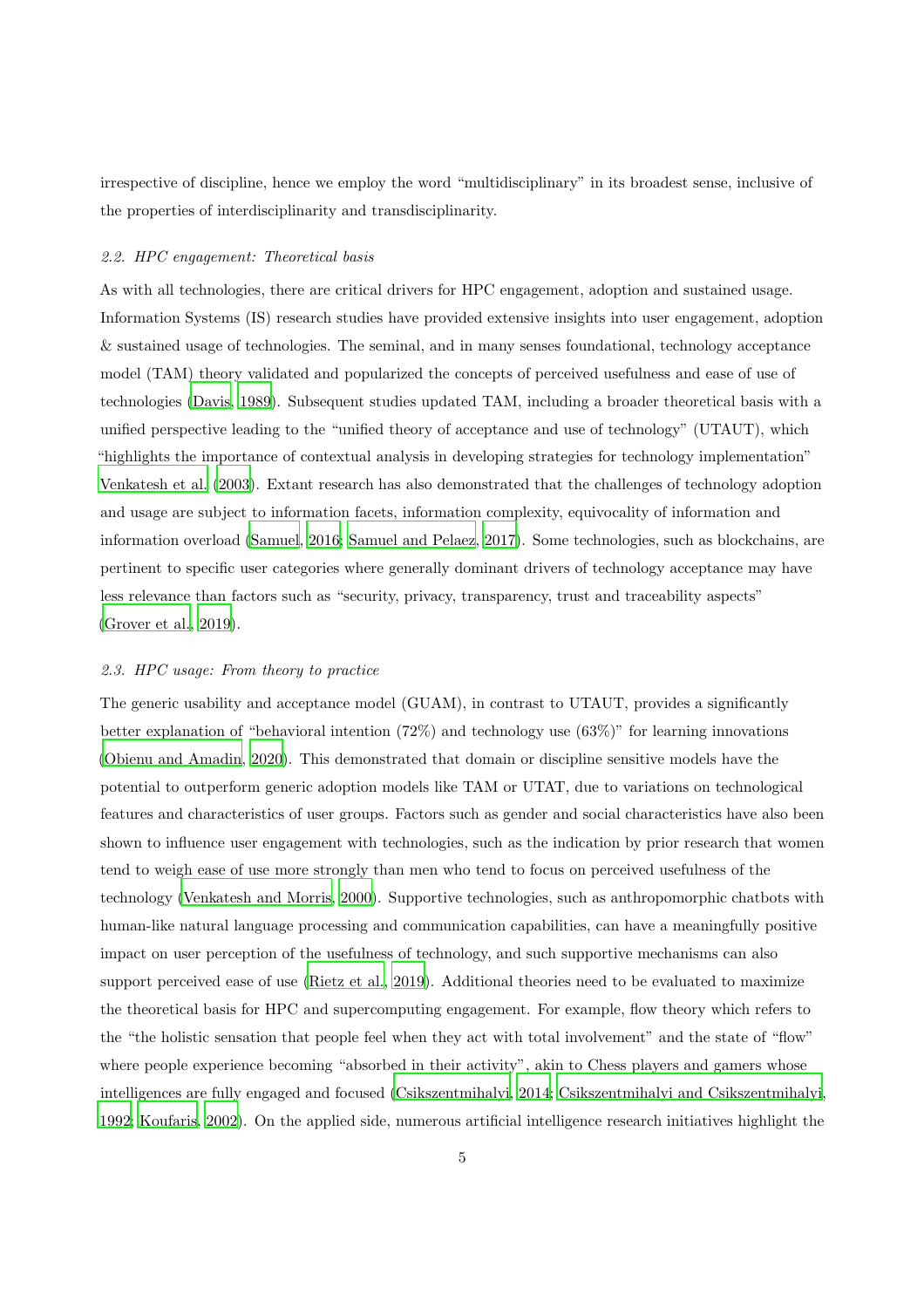need for HPC in advancing research in multiple areas, such as natural language generation in the context of social media analytics [\(Garvey et al.](#page-16-10), [2021](#page-16-10)). The present study presents an analysis of a first time users' experience with HPC for textual analytics and NLP, to identify some useful principles that will help potential HPC users to move from theory and strategy to applications and practice.

## 3. Caliburn – A story of strategic value creation through ACI availability, accessibility and usability

The story of Caliburn, the first supercomputer at Rutgers University and in the state of New Jersey, begins in 2011 with the creation of the Rutgers Discovery Informatics Institute (RDI2) by Dr. Manish Parashar, Distinguished Professor, Computer Science. His motivation was to establish a comprehensive and internationally competitive multidisciplinary Computational and Data-enabled Science and Engineering (CDS&E) institute at Rutgers University that could catalyze and nurture the integration of research and education with advanced computing infrastructure (ACI). Parashar structured RDI2 to provide ACI resources that were available, accessible and usable by offering technologies and expertise to academic researchers and companies that want to take advantage of ACI resources, but do not have the financial resources or expertise necessary to acquire these human and hardware resources. It was his vision to one day have a national level ACI at Rutgers University available to all.

## 3.1. Sensing the need

The importance and immediacy of having such ACI competency at Rutgers was further accentuated by the growing role of computation and data in all areas of science, engineering and business, as well as current and future trends in ACI. These included disruptive hardware trends, ever-increasing data volumes, complex application structures and behaviors, and new first-order concerns such as fault-tolerance and energy efficiency. These trends are a result of the continued quest towards extreme scales in computing and data that is necessary to drive innovations in science, engineering and other data intensive fields.

## 3.2. Innovation

The CI developed by RDI2 is innovative and provides researchers with global linkages to the national and international CI (e.g., XSEDE, OSG, OOI, LHC, iPlant, PRACE, EGI, etc.) that connects Rutgers with observational instruments, data streams, experimental tools, simulation systems and individuals distributed across the globe. Overall, the impact of RDI2 is a revolutionary advance in the scale and effectiveness of science and engineering research conducted at Rutgers and by academia and industry throughout the state.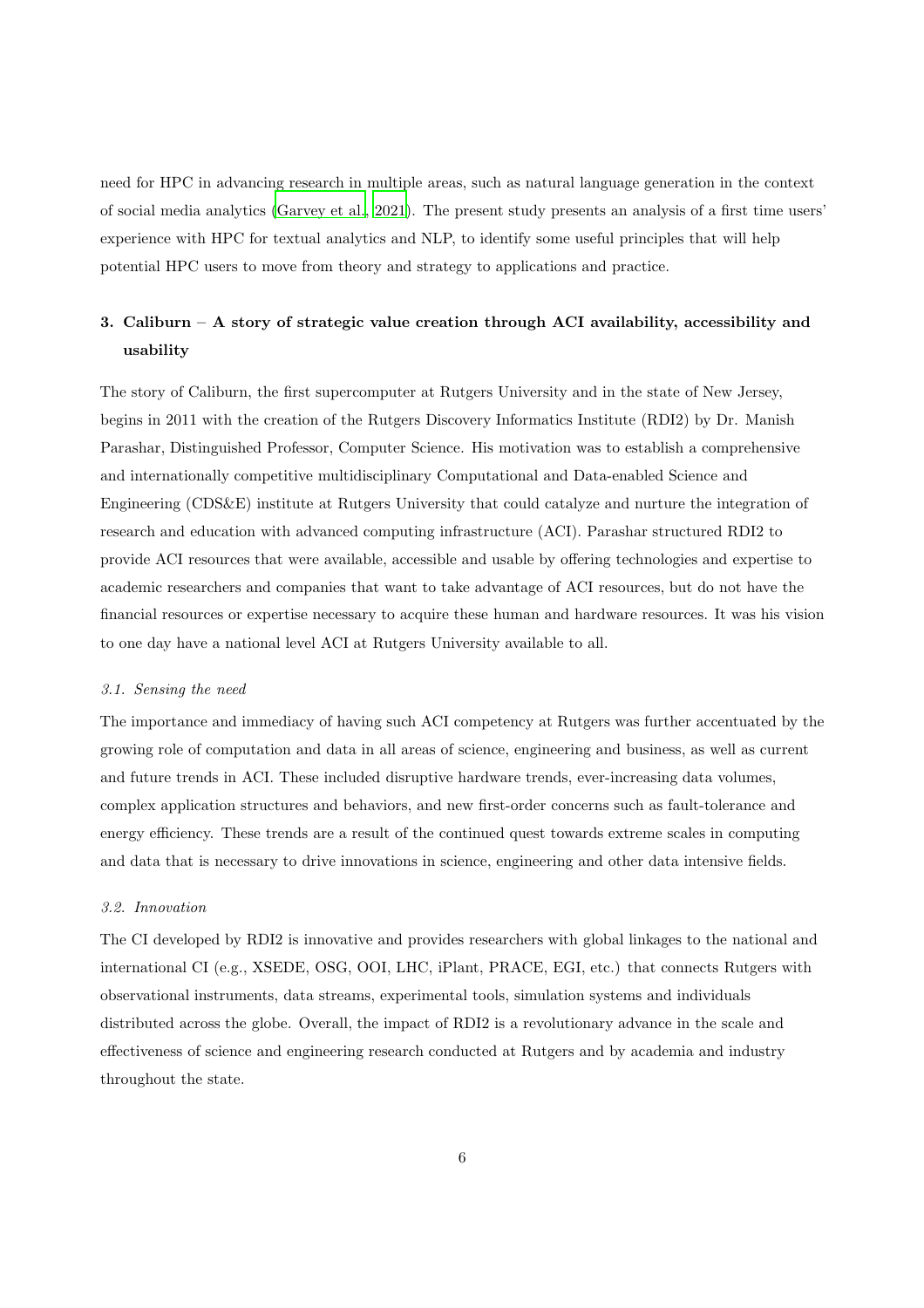#### 3.3. Strategic Vision

As a next step, it was critical that Rutgers develop and implement a bold strategic vision for an ACI ecosystem that was competitive at the national and international levels [\(Berman et al., 2013\)](#page-16-11). This ecosystem had to provide researchers with cutting-edge computing and data handling capabilities, and students with necessary ACI exposure and training. In 2013, RDI2 initiated a university-wide ACI strategic planning process with input from faculty across many disciplines at Rutgers. This resulted in a comprehensive plan, "Accelerating Innovation Through Advanced Cyberinfrastructure: A Strategic Vision for Research Cyberinfrastructure at Rutgers" [\(Berman et al.](#page-16-12), [2014\)](#page-16-12). The plan called for strategic investment in ACI to drive innovation, improve research capabilities and productivity, and enhance faculty competitiveness. Two specific findings of the Rutgers ACI strategic plan were the need to deploy a nationally competitive advanced cyberinfrastructure and to establish a central Office of Advanced Research Computing at the University.

## 3.4. Availability

Deploying a nationally competitive ACI required infrastructure investments in computing, mass storage, and high speed/bandwidth digital communication that could provide state-of-the-art capacities and capabilities for Rutgers researchers and offer a competitive advantage among Big Ten peer institutions and beyond. However, the level of investment required to achieve this goal was significant. Fortunately, in 2013 the State of New Jersey announced the Higher Education Equipment Leasing Fund to support investments in cutting-edge equipment at the state's higher education institutions. RDI2 submitted a proposal entitled "Rutgers University Advanced Compute & Data Cloud" to establish a statewide ACI resource at Rutgers that could have far-reaching benefits for higher education institutions, industry and state government. The state recognized the tremendous impact that this capability could have for its innovation economy, and the proposal was approved. RDI2 was awarded \$10 million to purchase cutting edge ACI systems, the largest award given through this program.

#### 3.5. Accessibility

After 2 years of design and installation, Caliburn and companion system ELF were deployed in 2016 at Rutgers. The rationale for the two systems was recognition of the potential limitations for many researchers who are inexperienced in a complex ACI such as Caliburn, or do not need its high-level capabilities. Thus ELF, which had significantly more computing capability than what was currently available but not as complex or powerful as Caliburn, could be used by researchers as a first step in building experience and understanding of more sophisticated ACI. These systems provide a balanced advanced computational and data environment that contains a large-scale high-end compute engine, as well as significant co-located storage with embedded analytics capabilities. The Caliburn and ELF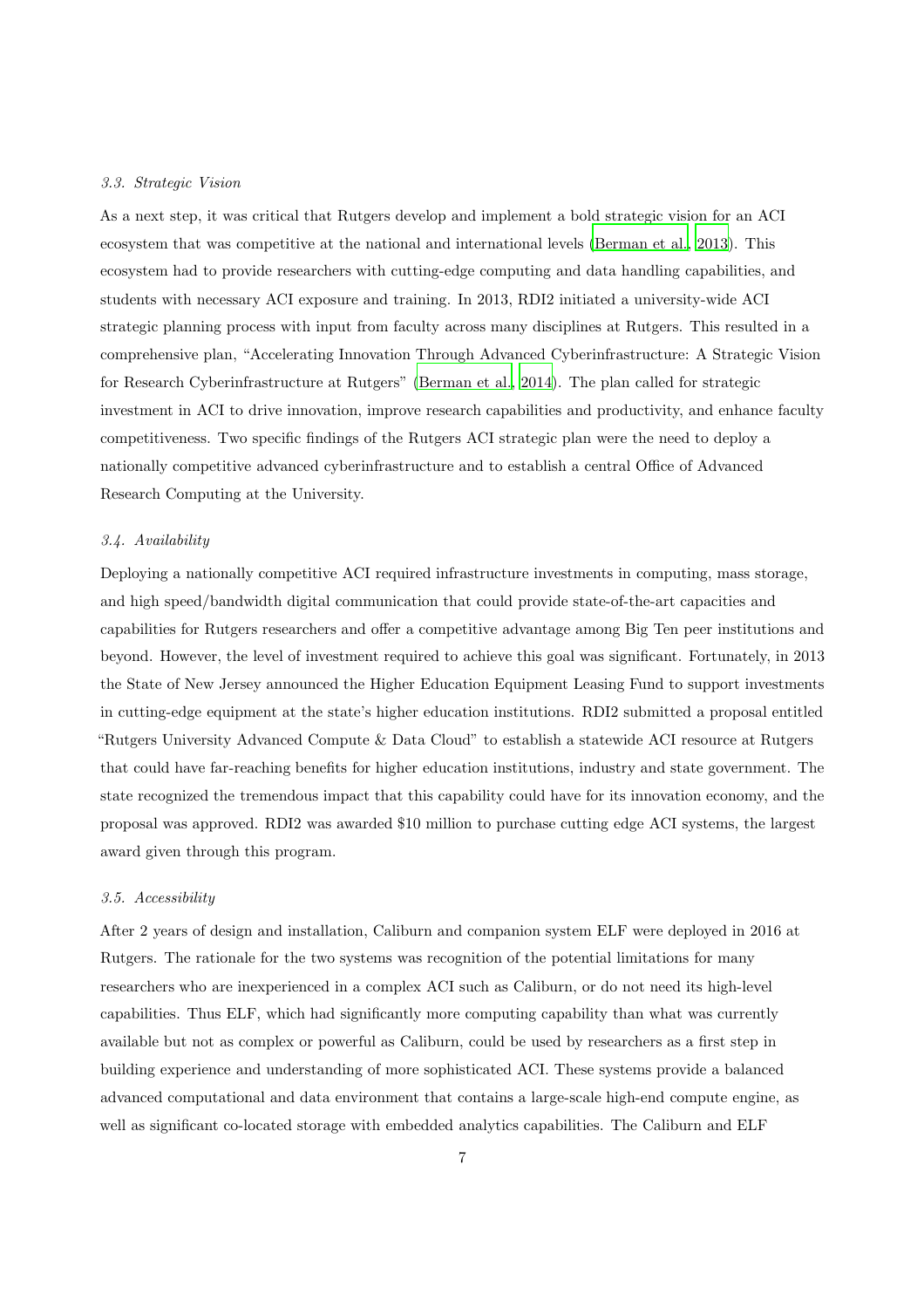platforms are seamlessly accessible as a cloud service, providing researchers, students, industry and government across the state, with on-demand and pervasive access to these capabilities for research and instruction. Caliburn/ELF are also connected with high-speed networking to key national and international research/educational facilities. The overall platform is unique, and the most powerful academic system in the state. When it was commissioned in Summer 2016, Caliburn was ranked on the Top500 list of computer systems worldwide as  $#$ 2 system among the US Big 10 institutions and  $#$ 

8 among all US academic institutions, #

50 among academic institutions globally, and  $#$ 

166 among all computer systems worldwide [\(Parashar, 2019\)](#page-17-11).

#### 3.6. Usability

To further have ACI as available, accessible and usable as possible at the University, RDI2 began planning the creation of the first central Rutgers Office of Advanced Research Computing (OARC) in 2015. In Spring 2016, the university's first Associate Vice President for Advanced Research Computing was appointed to continue the growth and development of university-wide ACI. The functions of this office are to provide strategic leadership, coordinate investments in ACI and related expertise, and catalyze and nurture cyberinfrastructure-enabled multidisciplinary research, all aimed at fostering a community of excellence in computating and data, empowering research, learning, and societal engagement and providing a competitive advantage to the Rutgers community and throughout the state and region. In 2019, management of the Caliburn and ELF systems was moved to OARC. These and other ACI resources are broadly available through this office.

## 3.7. Caliburn: Extending availability, accessibility & usability with a futuristic vision

While Caliburn has been used for a wide range of multidisciplinary projects, one of the noteworthy initiatives which embodies the availability - accessibility - usability paradigm is the "Caliburn Supercomputing Awards". This initiative provides a pathway for scholars and academics outside of Rutgers to apply for HPC allocations, and thus expands the reach and impact of Caliburn - this is an example of a useful mechanism for the democratization of HPC: Scholars and academics from institutions without HPC capabilities are now empowered in their research and thought leadership, which would otherwise be lacking. The process which was established by RDI2 and continues with OARC, starts with OARC inviting proposals for "the allocation of computing resources on Caliburn", providing "high-performance computing capabilities to academic researchers across the state to accelerate research programs that use or develop highly scalable computing applications". OARC also invites applicants in a second "startup" category and these startup proposals "are provided as means to have full access with a limited time usage allocation",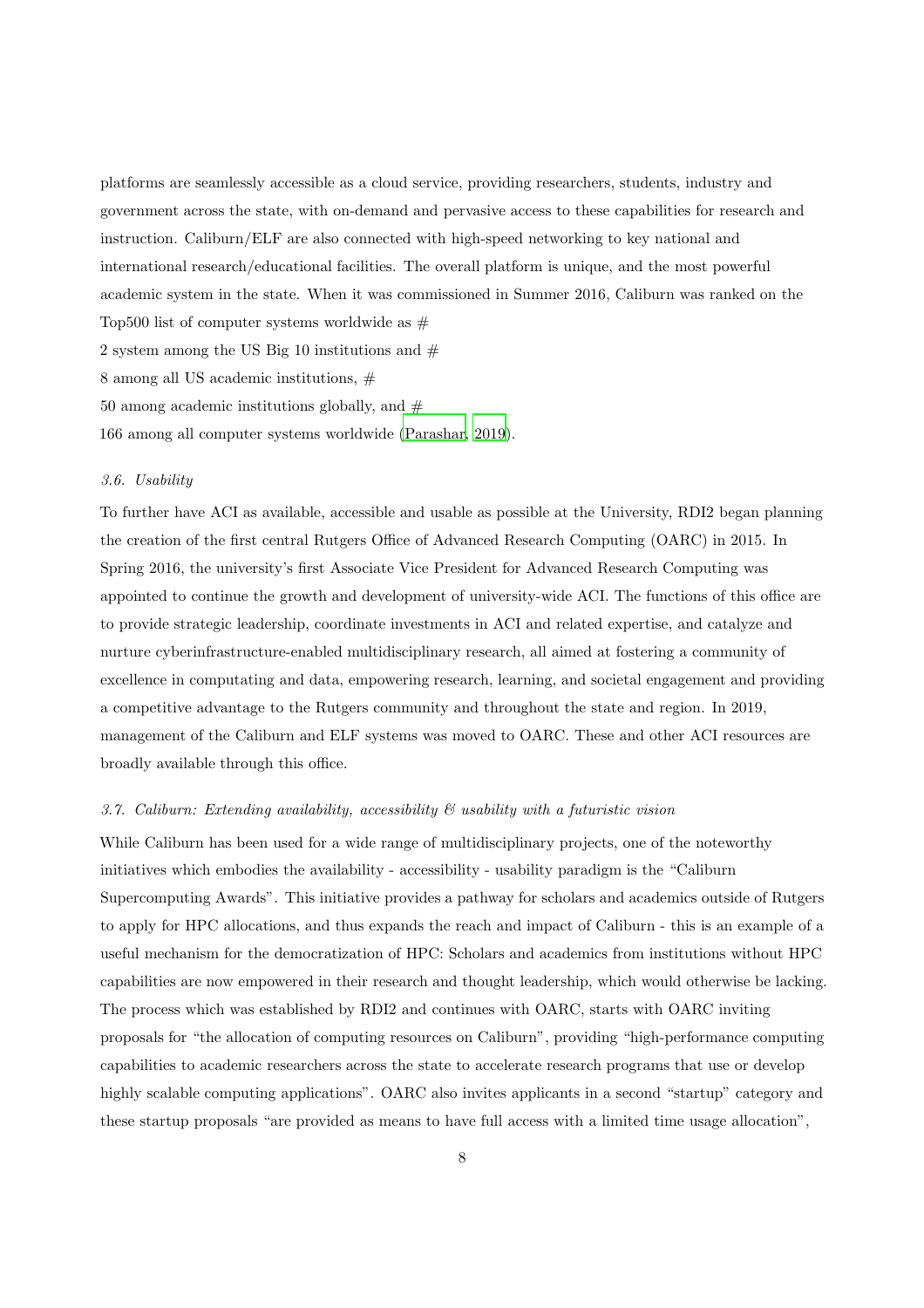and are encouraged to be structured such that "they can be converted into awarded allocations during the next call for proposal cycle". Applications are limited to academic institutions in New Jersey under this program - this is something that OARC can go beyond, subject to availability of resources after meeting state-level needs, to provide a measure of access to meet the HPC needs of individual residents of NJ, non-academic institutions and academic outside of the state as well. For example, it would be of great value to NJ residents and students, if public libraries in NJ were empowered to provide interactive HPC demonstrations and interaction opportunities locally. Another avenue would be to explore relationships with specific institutions outside of the state to foster democratization of HPC resources.

## 4. The Expanding HPC Landscape: Notable initiatives and case analyses

There are numerous existing efforts which in some form address the Availability, accessibility and usability paradigm. However, the focus Is mostly on facilitating availability, and accessibility to a lesser extent. Usability tends to be left for the end user to wrestle with, with the help of "user guides", often leading to a loss of time and effort. The section below provides a brief overview illustrating some of the prominent HPC efforts.

## 4.1. HPC across institutions and disciplines

Advanced Cyberinfrastructure Research & Education Facilitators (ACI-REF): The Clemson-led ACI-REF program (NSF  $#$ 

1341935) advanced research computing through a network of Cyberinfrastructure (CI) Facilitators. This team is now co-leading Campus Research Computing Consortium (CaRCC). CaRCC is a NSF Research Coordination Network (NSF #

1620695) and a follow-on to the ACI-REF project that addresses the huge growth in demand for local research computing, by sharing, collaborating, and developing best practices for research-facing, system-facing, software-facing, and stakeholder-facing CI professionals. CaRCC doesn't do large-scale workforce development for CI professionals itself, but most CaRCC institutions have now participated in Neeman's Virtual Residency Program. The ACI-REF Virtual Residency Program (VRP) was initiated by Henry Neeman, University of Oklahoma. He was a collaborator on the original ACI-REF proposal, and started the ACI-REF Virtual Residency Program (VRP) with an NSF CC-IEE grant (NSF  $#$ 1440783) to provide national-scale CI Facilitator training. All the original ACI-REF institutions have participated in the VRP. [Subsection reference: [Neeman et al. \(2016](#page-17-12), [2018](#page-17-13))].

### 4.2. Facilitation of CI Driven Research

XSEDE Campus Champions (CCs): There are more than seven hundred Campus Champions, and these numbers are growing, at over three hundred US institutions helping their local researchers use CI,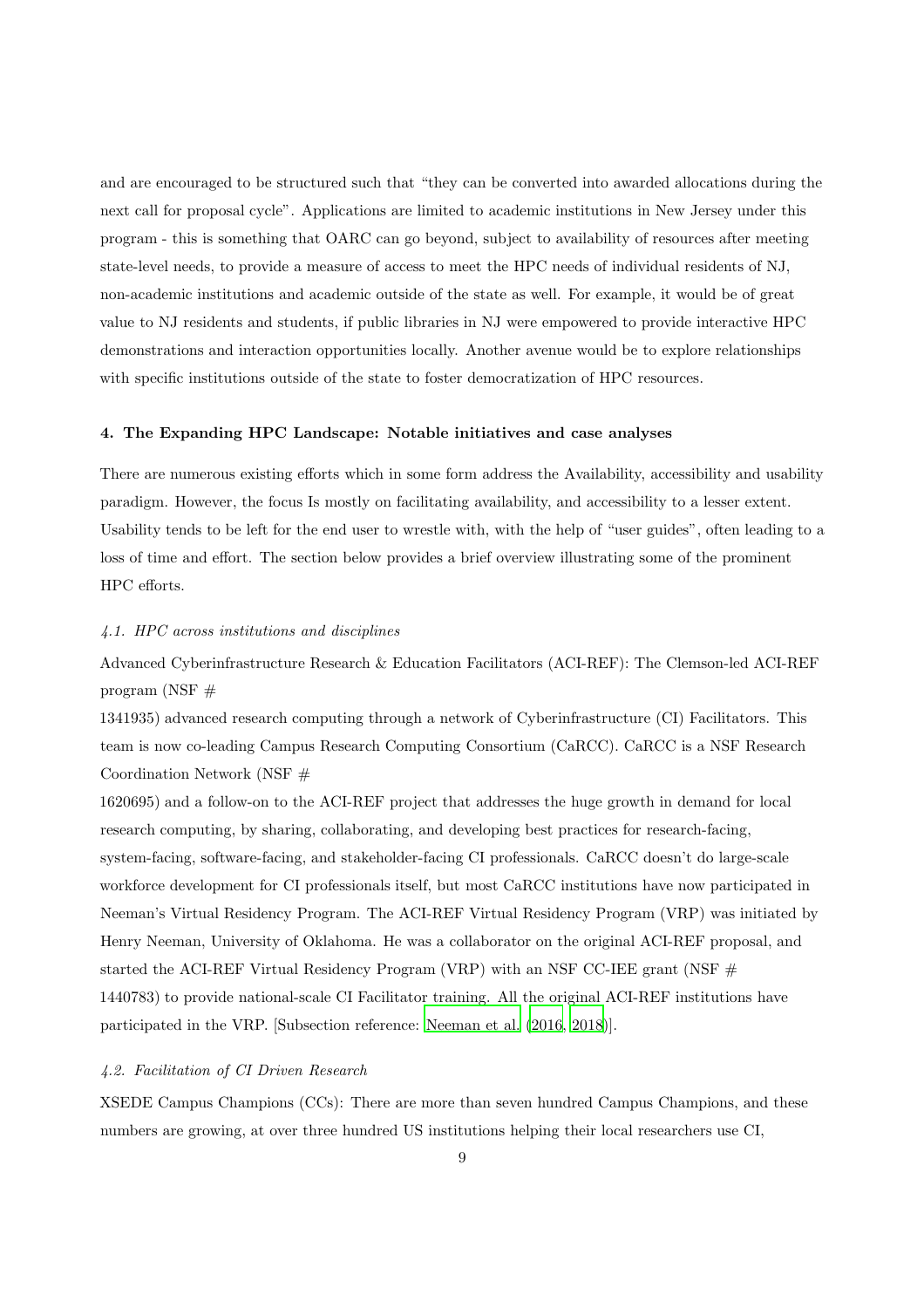especially large scale/advanced computing. Most CCs perform CI facilitation activities, and CCs usually peer-mentor each other. The Champion community has: (a) a very active mailing list, where CCs exchange ideas and help each other solve problems; (b) regular conference calls for learning what's happening both among CCs and in national CI; and (c) major participation at national conferences like PEARC (e.g., 23% of PEARC'20 attendees were CCs). Many CCs have also participated in the VRP. The Society of Research Software Engineering (SRSE) has 29 participating universities, supports Research Software Engineers (RSEs), focusing on reproducibility, reusability, and accuracy. The goal is to foster career paths for academic RSEs and ensure that they are recognized and rewarded. The United States Research Software Engineer Association (US-RSE) is the US counterpart for SRSE. It has over 700 members. The US Research Software Sustainability Institute (URSSI) has been funded by NSF from 2017-21. Its goal is to design an institute on research software and to build the RSE community, in order to (i) improve how individuals and teams function, and (ii) advance research software and the STEM research it supports. Other efforts include initiatives such as the Supercomputing in Plain English (SIPE) workshop, which is an annual workshop on supercomputing (HPC) at Oklahoma University, run by Henry Neeman, using plain English to introduce fundamental issues of supercomputing as they relate to Computational and Data-enabled Science & Engineering. Internet2 and EDUCAUSE also have programs to help enable CI Facilitators [Subsection reference: [Neeman et al. \(2016,](#page-17-12) [2018\)](#page-17-13)].

#### 4.3. NLP Case Analysis: Multidisciplinary HPC education & productivity principles

In addition to the analysis and study of institutional level initiatives, it is important to factor in individual perspectives of HPC usage from a multidisciplinary perspective. This subsection summarizes the key conceptual factors and implications for HPC usage from the lens of a first time HPC user for textual analytics (TAn) and NLP on social media data. TAn and NLP have been widely used for social media data analytics and a broad range of natural language sense-making efforts, including research on COVID-19, stock market and public perception [\(Samuel et al., 2020a;](#page-18-4) [Kretinin et al., 2018;](#page-17-14) [Samuel et al.,](#page-18-5) [2020b\)](#page-18-5). The narrative is based on a Caliburn allocation award for a TAn & NLP project - this narrative does not focus on the findings of the core research, but rather on the process employed by a new HPC user, and the associated learning curve. The analysis highlights how the Caliburn award served as an excellent example of CI availability and facilitation of capability, but was lacking in sufficient usability support for a non-CS user.

#### 4.3.1. Caliburn usage case: HPC for making sense of TAn and NLP

The goals & motivation for HPC engagement were to make sense of a large data file of social media data, consisting of over seven million records, which needed to cleaned, explored, summarized, and analyzed for general and public sentiment insights. The analysis was initiated using R and Python, and associated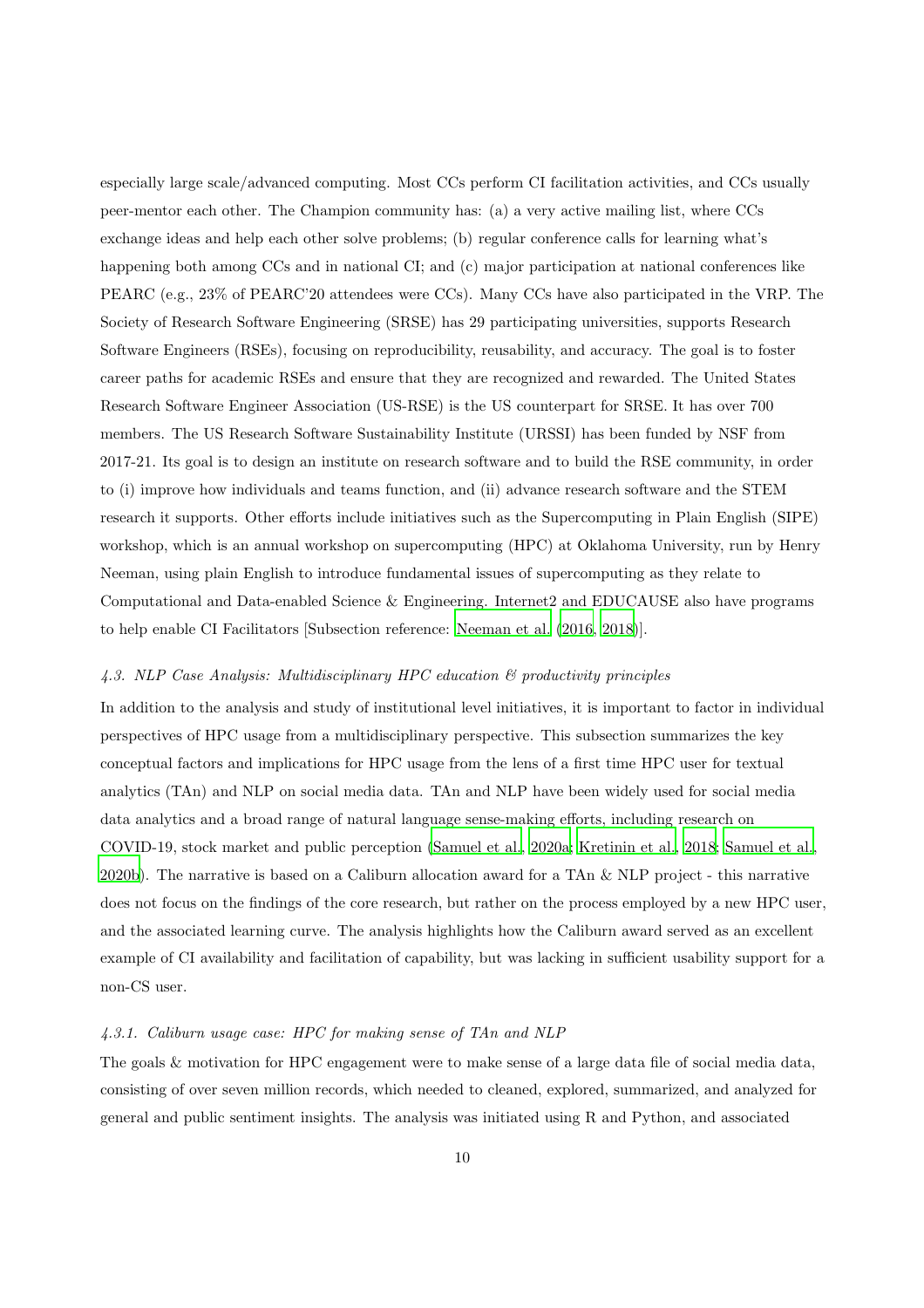software packages and libraries. This task, which was initiated in 2019 was beyond the capabilities of a high powered desktop with 64 GB of RAM, and mandated the use of HPC resources. A Caliburn HPC allocation award made this analysis possible from 2020, and the second phase of the project continues into 2021. The sentiment analysis and custom advanced data visualization methods used for analysis necessitated the installation of new packages and libraries on the HPC system.

#### 4.3.2. Navigating Caliburn: Initiation

The HPC engagement process involved remote access of Caliburn with a two factor authentication process. Rutgers OARC had a very clear step-wise process for this, and the initial access process was smooth and efficient, thus indicating that the availability of CI HPC resources were well supported by an efficient accessibility strategy. The challenges occurred on the usability level, and though issues such as data transfer were self-resolved by the researcher's own efforts, issues with running necessary software remained. The major challenges faced were on key dimensions of usability: a) interface - the command line drive interface led to a long learning curve, and this could be mitigated by the use of open source solution such as OpenOndemand, b) software installation - while Caliburn had existing tools, it was a laborious and iterative process to figure out optimal ways to install all required R packages and Python libraries, and c) exporting and saving the analysis, especially the data visualizations in the required format. A qualitative estimate indicates that about 75 % of man-hours invested into the analysis were spent of resolving usability issues - this indicates a significant challenge for new users and non-CS users of HPC. Two kinds of HPC engagement were utilized: running live jobs (smaller subsets of data, relatively low computational requirement) and running batch jobs (the intended purpose of HPC -using larger datasets, with higher computational requirements). In running batch jobs, an additional issue arose: development of standalone script for running complete analytical processes - this requires a new mindset as compared to live-interactive analytics processes, and is described in further detail in the Caliburn usage process sub-section below.

## 4.3.3. Caliburn usage process: Tactical summary

In our case, we utilized two kinds of HPC engagement: running live jobs and running batch jobs. Running live jobs involved "asking" Caliburn for access to a HPC node, where once access was provided, it was like using a Linux machine via terminal. This use case is particularly suitable for analyses that require frequent user-intervention and employs smaller subsets of data with relatively low computational requirements. In contrast to live jobs, running batch jobs can be further divided into small scale jobs and large-scale jobs. Both batch cases require the development of a standalone script for running complete end-to-end analytical processes - this requires a new mindset as compared to live-interactive analytics processes. While the small-scale batch job is similar to running a live job from the perspective of storage and computational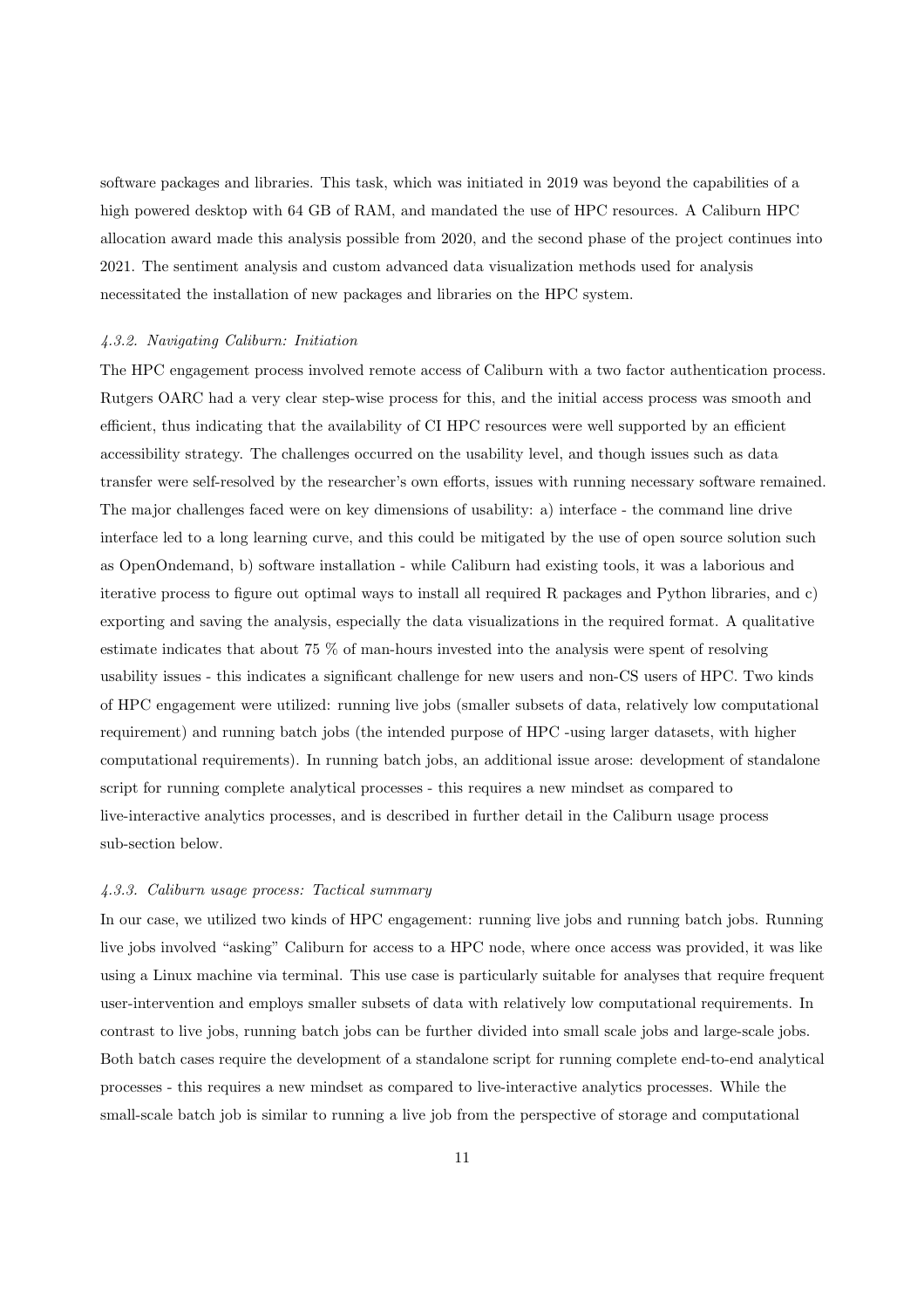requirement, the benefit is that once the script is written, it does not require constant monitoring and interaction. Large-scale batch jobs are mainly designed for larger datasets with higher computational requirements, and it usually engages multiple nodes of the HPC machine. However, these large-scale batch jobs come with a steep learning curve on the efficient use of multiple nodes and cores of a HPC machine, and on end-to-end output-inclusive scripts that are required to run parallel analytics processes.

#### 4.3.4. Caliburn usage case: Deductive implications

The above described HPC usage analysis for TAn and NLP provided interesting principles and insights for HPC adoption: 1) Effective HPC availability and accessibility strategies led to the use of Caliburn for business analytics purposes, employing TAn and NLP methods. This research would not have been possible with the Rutgers-OARC's Caliburn award; 2) Usability strategies were limited to benefit expert HPC users and were not ready to support non-CS and new HPC users; 3) OARC support staff were well trained and provided critical assistance in addressing the barriers and issues with data transfers, software installation and script required to enable TAn and NLP tools - this mitigated usability issues but still led to a significant increase in man-hours used for the analysis; 4) The absence of a GUI (graphic user interface) and user friendly software installation process caused delays and discouraged additional creative research efforts, thus limiting the value created through for core research objectives; and 5) a successful HPC usability strategy must implement appropriate user education and critical changes to the HPC process and system, to enable smooth and high impact multidisciplinary research.

## 4.4. HPC education & productivity principles

User education is critical for the success of any HPC usability strategy. Education in High Performance Computing is an actively developing field with specialists from various disciplines participating in diverse initiatives. The development of specialized and purpose specific educational programs, is therefore critical for meeting the ever-increasing demand for skilled HPC users [\(Connor et al.](#page-16-13), [2016](#page-16-13)). It has been shown that addressing the skill set gap is critical for meeting the needs in CI research workforce as well and interdisciplinary teaming helps foster the learning process in technological domains [\(Choi and Kim, 2017\)](#page-16-14). Extant research has shown that interdisciplinary faculty are essential for successful implementation of HPC instruction [\(Neumann et al., 2017\)](#page-17-15). Globally, emphasis on hands-on experiences and communications with international faculty is gaining significant prominence in HPC education [\(Sancho, 2016\)](#page-18-6). Several researchers call for a "holistic approach" to HPC training and education rather than focusing on a particular HPC ecosystem [\(Chaudhury et al.](#page-16-15), [2018](#page-16-15)). CI productivity can be maximized with an effective implementation of HPC usability strategy.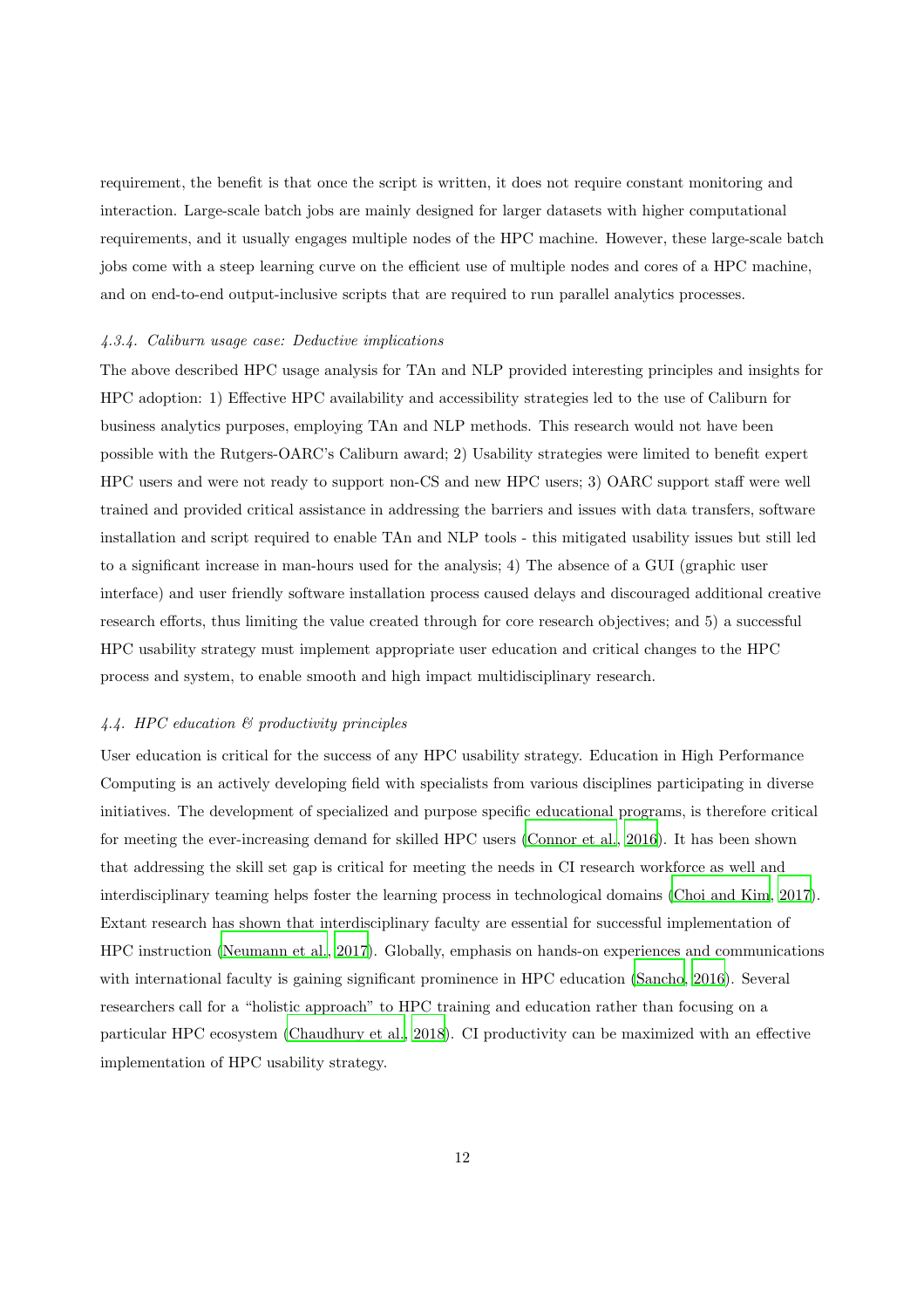## 5. HPC democratization strategies: Availability, accessibility and usability

This leads us to summarizing a key contribution of this study: the articulation of availability, accessibility and usability strategies for the demystification and democratization of HPC.

#### 5.1. Availability

This has been the first step in expanding HPC usage, and institutions across the nation and globally have been at the forefront of acquiring and developing supercomputing capabilities. An effective availability strategy consists of acquiring and developing CI, such that it caters to stakeholder needs for the current phase, while being scalable to accommodate larger workloads, and flexible to be developed for diverse workloads. In the age of cloud computing, needless to say, availability is not restricted by geography but bounded by network and access protocols. Once capacities were developed across many institutions, it was observed that under-utilization was a problem due to accessibility issues. Multiples measures exist for the scale and scope of CI, which are essentially a summary of HPC technological components such as processors, memory, storage and structure.

### 5.2. Accessibility

While some CI is built to cater to a very limited and specialized group of stakeholders, the accessibility strategy is defined in reference to HPC capabilities at public organizations and academic institutions, where there is a need to cater to a broader need for HPC resources, as well as a responsibility to maximize the investment dollars. An effective accessibility strategy consists of frameworks and processes that maximize the engagement of multidisciplinary stakeholders, plan for expanded user categories with prioritization of core stakeholders, such that under-utilization of allocation is minimized. Accessibility strategies should be augmented with appropriate tracking and reporting of CI productivity and reach to evaluate the success of availability strategy. The minimization of under-utilization of allocation of resources would serve as an indicator of success of an accessibility strategy.

## 5.3. Usability

There is a difference between optimal allocation of CI resources and optimal usage of CI resources. Maximizing the allocation of resources would be a measure for effectiveness of an accessibility strategy, but that does not ensure optimal utilization and productivity at the end user level. Productivity maximization at the end user level not only requires good availability and accessibility strategies, but also a robust usability strategy. Based on lessons learnt from Caliburn, usage experiences, technology engagement theories and a broader HPC landscape review, we describe a usability strategy to maximize end-user level productivity. An effective HPC usability strategy consists of a well designed HPC system with multidisciplinary orientation, easy to use human interfaces, expert usage support, and general and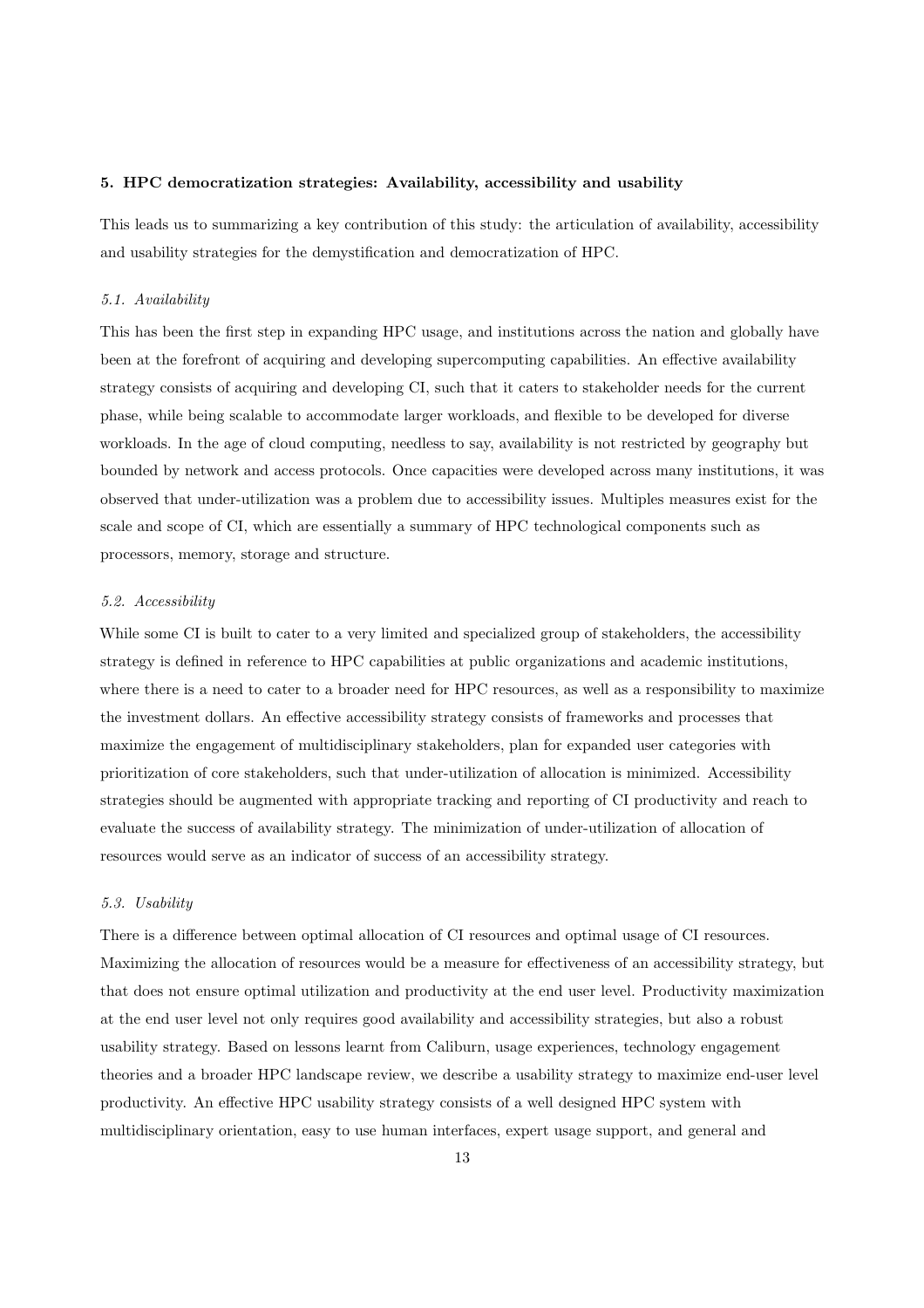discipline specific applied HPC education. Productivity maximization at the end user level would serve as an indicator of success for usability strategies. Basic measures, for example, could use averages of ratios of actual consumption to total allocation per user, across users in a category. Such ratios and measures would also serve as a check on over-allocation ( excess availability at an individual end-user level) as well. An effective usability strategy has been missing across many CI initiatives and addressing this strategy can lead to a remarkable increase in HPC productivity without additional expensive investments into increasing HPC availability.

## 6. Implications

HPC as an evolving technological, economical and social multidisciplinary paradigm will have significant implication for human society, and this topic by itself will require a fair amount of research. This section does not attempt to discuss all potential implications, but is restricted to select issues most relevant to the current narrative - namely, the use of HPC productivity optimization strategies, HPC education as a key to HPC democratization and special issues and equal opportunity concerns with multidisciplinary HPC.

## 6.1. The future of HPC expansion: Decreasing depth  $\mathcal{B}$  increasing breadth

Moore's law predicted the doubling of transistors every two years, and the processor industry has experienced this curve till it reached the limits of physical properties – therefore, Moore's law will no longer be relevant to the future of new technologies, to the same extent that it has been in the past [\(Moore et al.](#page-17-16), [1965;](#page-17-16) [Moore](#page-17-17), [1995](#page-17-17); [Schaller](#page-18-7), [1997;](#page-18-7) [Theis and Wong,](#page-18-8) [2017\)](#page-18-8). HPC has entered into the early stages of a post-Moore era, and we have also seen significant advances in forms of massively parallel and hybrid forms of scalable computing. The underlying technologies have proven their worth and are well understood, leading to the greatest need: satisfy a broad range of domain specific big data and voluminous algorithmic processing. We posit that its future is going to be relatively more strongly driven by an expansion the breadth of HPC applications across domains, rather than intensifying the vertical implementation of hardware improvements for marginal benefits in size and speed. This is supported by a growing demand for newer HPC applications, and relatively dwarfed demand for more sophisticated hardware. The success of cloud based computing services such as Amazon Web Services (AWS) attest this perspective on current trends. Therefore, HPC availability and usability strategies must be revised to cater to a broad range of disciplines, many of which will be traditionally non-computation-intensive disciplines. Development of HPC usability strategies, and HPC education modules in particular, will have a significant impact on HPC democratization and productivity.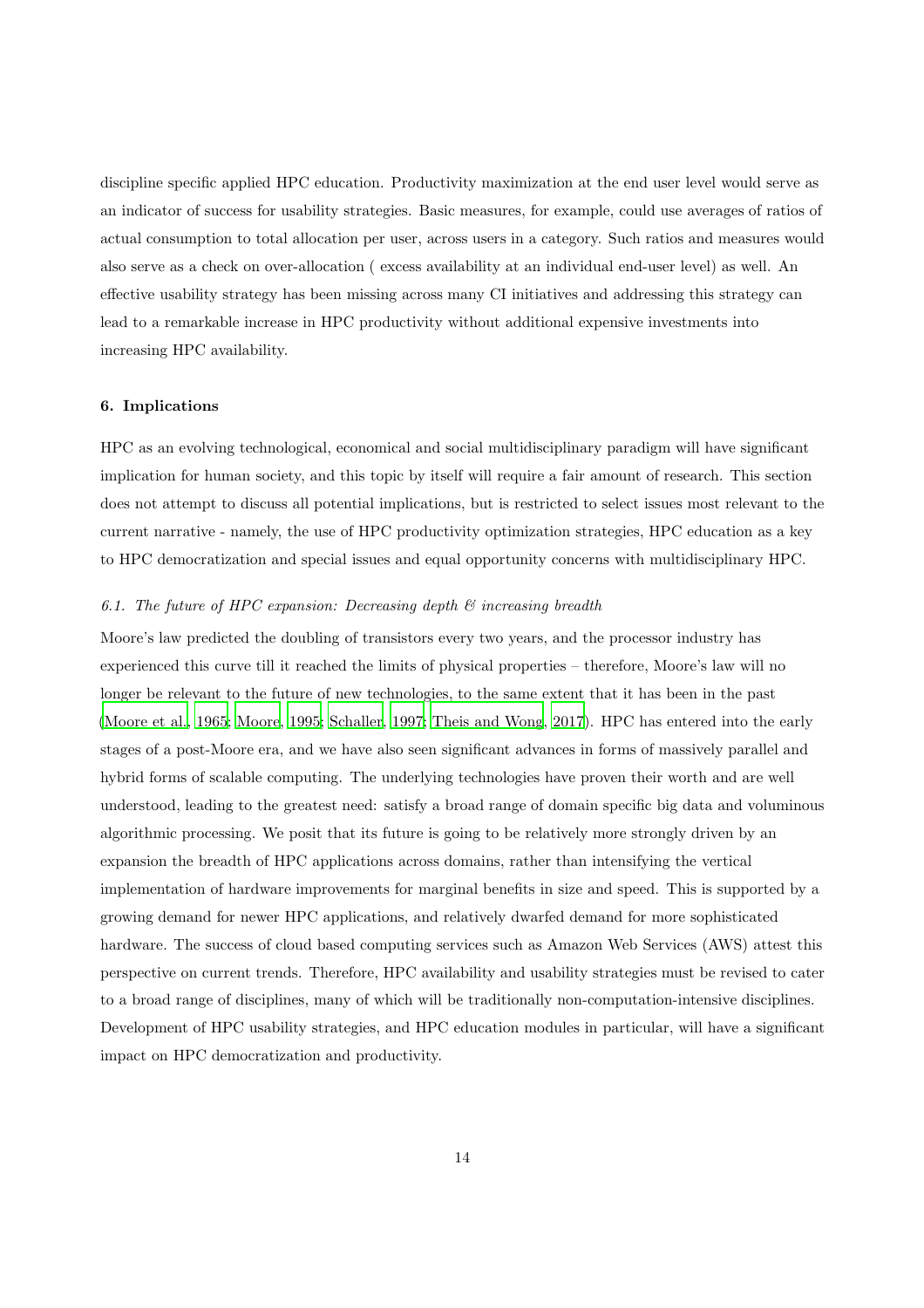## 6.2. The future of HPC education: Modular, applied and multidisciplinary

The goal here is to very briefly provide an impetus for HPC education - mostly focused on multidisciplinary curricular "modularization" and democratization. Notable initiatives include the "CyberAmbassadors" program, which is a 2017 CyberTraining project, focused on developing an open source curriculum on interpersonal communication and mentoring skills for CI professionals. Similarly, SIGHPC Education Chapter is a virtual chapter of ACM's Special Interest Group in HPC and has merged with the IHPCTC (International HPC Training Consortia). They focus on developing best practices for HPC training, but don't provide such training themselves. The Linux Clusters Institute (LCI) holds workshops on HPC system administration, at introductory, intermediate and advanced levels. These workshops have been extremely successful, typically attracting 20-40 HPC system administrators per workshop. LCI focuses on system-facing CI professionals, not researcher-facing. The Carpentries is an international volunteer organization that has run 2300+ hands-on workshops on research computing skills that so far have served 56,000+ researchers at 250+ institutions worldwide. They have demonstrated the effectiveness of "training the trainers" of researchers in informal education at large scale, with an emphasis on technical skills and pedagogy, and not on training CI Facilitators. The Coalition for Academic Scientific Computation (CASC): Members of this non-profit organization are primarily US institutional CI leaders, plus some national CI leaders. CASC's focus closely aligns with CI leadership. CASC isn't budgeted for or positioned to take on a major teaching or training role, but significant peer mentoring emerges from CASC activities. Science Gateways Community Institute (SGCI): The SGCI offers workforce development via internships, mentoring and travel funding to conferences for graduate and undergraduate students, connections to the Young Professional Network, and support for gateway-related career paths [Subsection reference: [Neeman et al. \(2016](#page-17-12), [2018](#page-17-13))]. In spite of many such initiatives, there is a critical need to evaluate usability strategy oriented education as a number of these initiatives cater to education pertaining to availability and accessibility, leaving a huge gap in education needs for implementing effective HPC usability strategies.

#### 6.3. HPC education and democratization: Special issues and equal opportunity

Some of the challenges in the practice of HPC will be associated with addressing bias, such as gender bias in technology resulting in a low representation of women in HPC practice. Although there is very limited research done on the issue of gender and HPC, it is safe to assume that attracting and retaining women in HPC practice is going to be a challenge. This is already so for the fields of STEM and especially Computer Science, which is affected the most by a significant under-representation of women [\(Ehrlinger et al., 2018\)](#page-16-16). Studies conducted on the topic of female under-representation found that less than 20% of the technological workforce is estimated to be women" [\(Frachtenberg and Kaner, 2020\)](#page-16-17). The adverse implications of having so few women in HPC are numerous and significant [\(Frantzana](#page-16-18), [2019](#page-16-18)). Extant research has emphasized the need to develop gender specific learning strategies which accommodate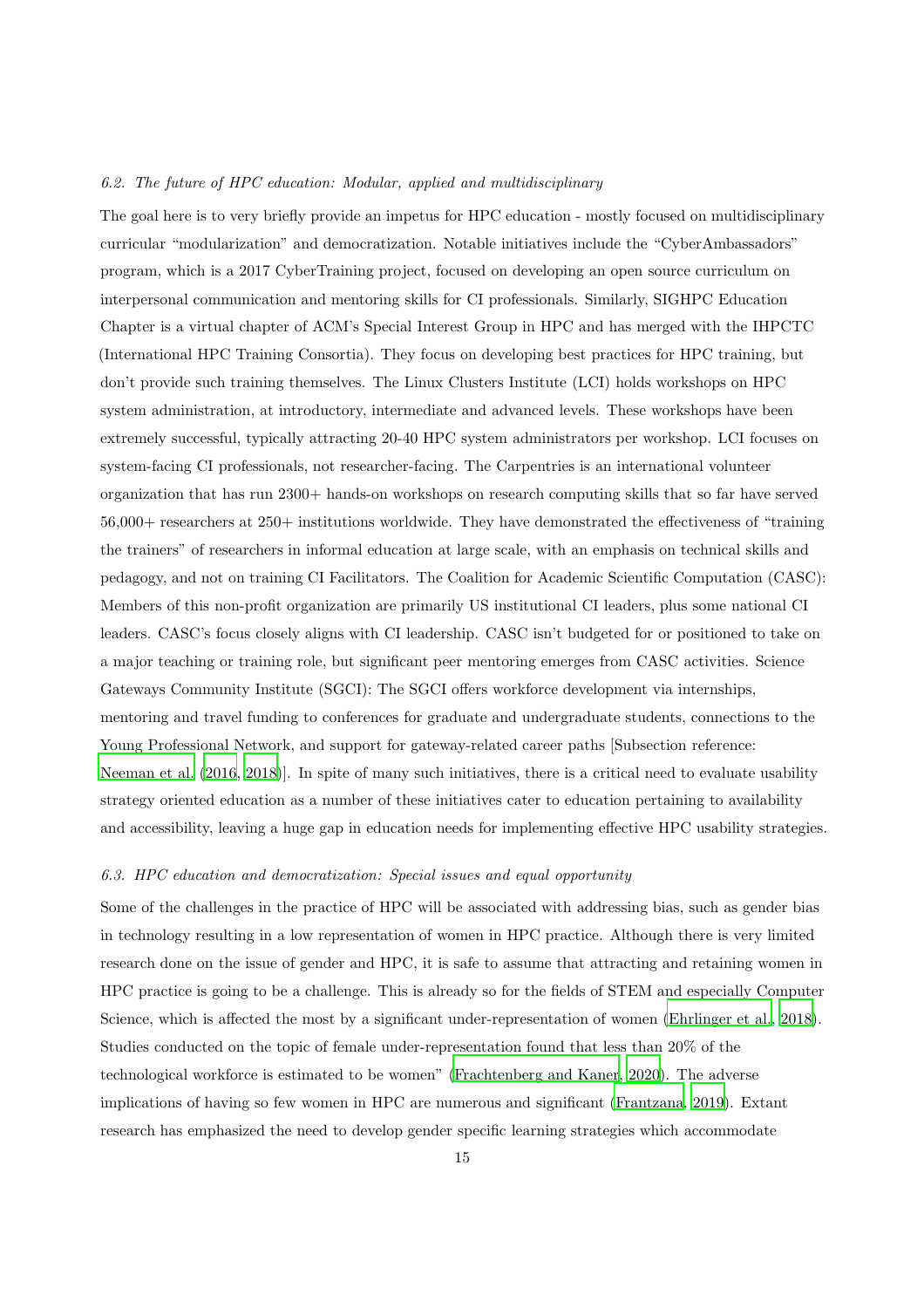women learners in technology disciplines [\(Samuel et al., 2020c](#page-18-9)). These issues will need to be addressed as aspects of the usability strategy to ensure fair and balanced HPC democratization without bias, facilitating equal opportunities to persons in all categories.

#### 7. Conclusion

This study identifies three key strategies for HPC democratization and important principles for catalyzing multidisciplinary HPC productivity. This research thus provides critical ideas and motivations for promoting HPC based research, applications and innovation in traditionally non-CS and non-computation-intensive disciplines and domains. We believe that this is a vital need for the current decade, and anticipate that this study will contribute to the body of knowledge that will influence HPC education policy in the future. We boldly propose and call for an increased emphasis on accessibility and usability strategies: every institution of higher education must ensure some measure of access to HPC resources through partnerships and networks, such as XSEDE, for their faculty and students. The responsibility for such efforts must be shared between those who "own" CI resources and those who need it.

## "HPC is becoming a major driver for innovation offering possibilities that currently we cannot even evaluate or think about" (Puertas-Martín et al.,  $2020$ )

We have emphasized that the dimension which needs the most attention is multidisciplinary HPC education within the HPC usability strategy. We posit that undergraduate and graduate programs across disciplines must contain courses with HPC concepts and application modules, such as HPC lessons in information systems courses for undergraduate business programs and in MIS courses for graduate business and relevant MS programs. Furthermore, workshops and interactive virtual education modules can be used for topic and discipline specific training. An appropriate HPC-Usability strategy and forward looking HPC education modules will ensure demystification of HPC and popularize its usage for innovation and value creation, by a broader range of students from multiple disciplines, and thus nurture the future HPC and AI workforce. Furthermore, it is obvious that institutions and corporations with fewer resources, lacking research and technological infrastructure development funding are at a disadvantage when it comes to HPC usage for research, teaching and practice. An invigorated vision to democratize HPC reach into the smallest of institutions, going beyond boxed-in notions of traditionally bounded HPC domains, will maximize the return on investment for CI resources, as well as promote the noble and forward looking cause of better educating a robust future technological workforce.

#### References

<span id="page-15-0"></span>Alvargonz´alez, D., 2011. Multidisciplinarity, interdisciplinarity, transdisciplinarity, and the sciences. International Studies in the Philosophy of Science 25, 387–403.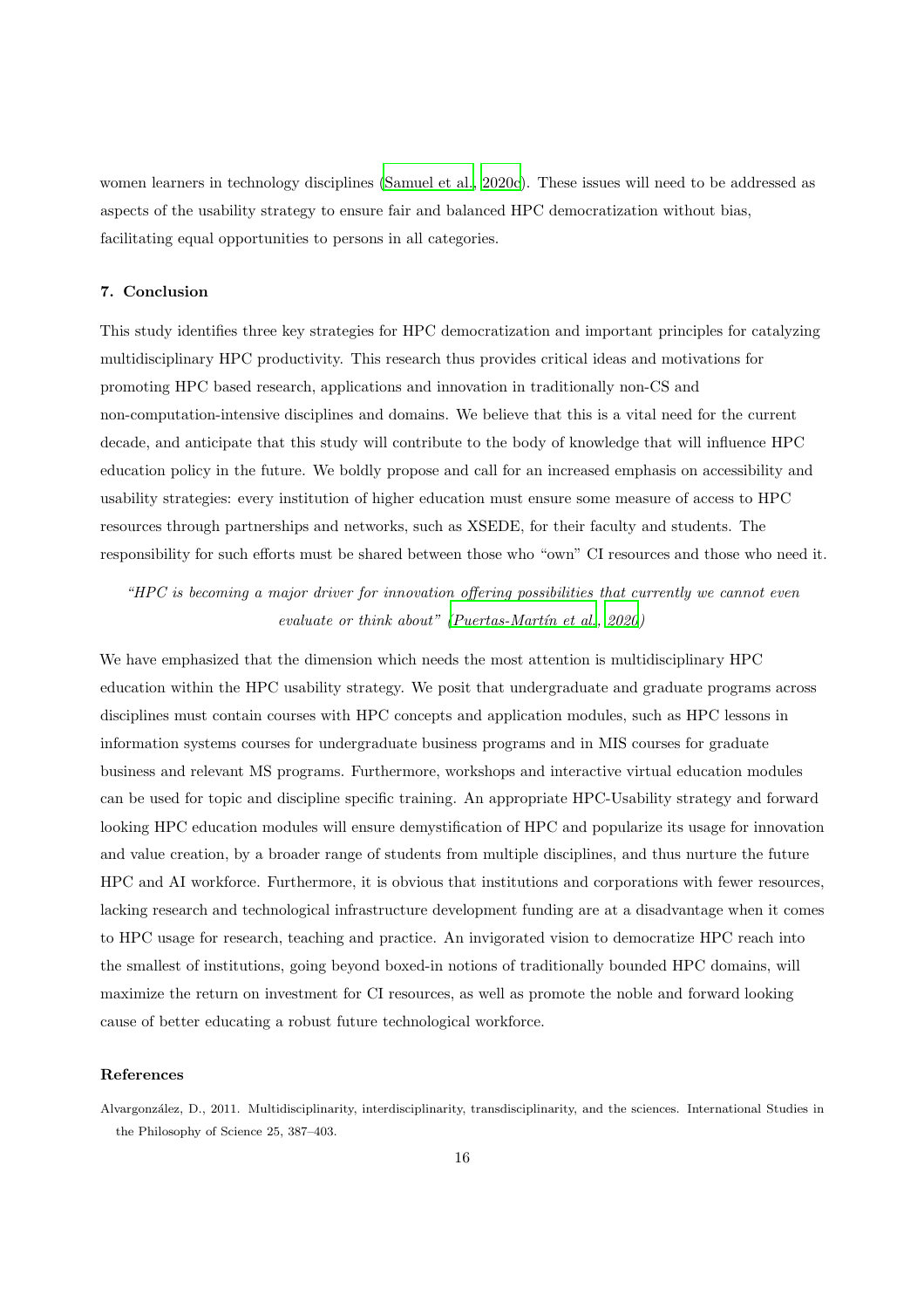- <span id="page-16-1"></span>Bergman, K., Conte, T., Gara, A., Gokhale, M., Heroux, M., Kogge, P., Lucas, B., Matsuoka, S., Sarkar, V., Temam, O., 2019. Future High Performance Computing Capabilities: Summary Report of the Advanced Scientific Computing Advisory Committee (ASCAC) Subcommittee. Technical Report. USDOE Office of Science (SC)(United States).
- <span id="page-16-11"></span>Berman, H., Brennan, M., Parashar, M., 2013. Accelerating innovation through advanced cyberinfrastructure: The urgent need for strategic planning for cyberinfrastructure at rutgers. Rutgers Discovery Informatics Institute Report, Rutgers, the University of New Jersey .
- <span id="page-16-12"></span>Berman, H., Parashar, M., Smith, D., Brennan, M., 2014. Accelerating innovation through advanced cyberinfrastructure: A strategic vision for research cyberinfrastructure at rutgers. Rutgers Discovery Informatics Institute Report, Rutgers, the University of New Jersey .
- <span id="page-16-15"></span>Chaudhury, B., Varma, A., Keswani, Y., Bhatnagar, Y., Parikh, S., 2018. Let's hpc: A web-based platform to aid parallel, distributed and high performance computing education. Journal of Parallel and Distributed Computing 118, 213–232.
- <span id="page-16-6"></span>Choi, B.C., Pak, A.W., 2006. Multidisciplinarity, interdisciplinarity and transdisciplinarity in health research, services, education and policy: 1. definitions, objectives, and evidence of effectiveness. Clinical and investigative medicine 29, 351.
- <span id="page-16-14"></span>Choi, J.E., Kim, H., 2017. Vertically integrated projects (vip) at inha university: The effect of convergence project education on learning satisfaction, in: 2017 IEEE 6th International Conference on Teaching, Assessment, and Learning for Engineering (TALE), IEEE. pp. 436–443.
- <span id="page-16-4"></span>Conner, C., Samuel, J., Kretinin, A., Samuel, Y., Nadeau, L., 2019. A picture for the words! textual visualization in big data analytics,, in: Northeast Business and Economics Association: NBEA Annual Proceedings-46, pp. 37–43.
- <span id="page-16-5"></span>Conner, C., Samuel, J., Kretinin, A., Samuel, Y., Nadeau, L., 2020. A picture for the words! textual visualization in big data analytics. arXiv preprint arXiv:2005.07849 .
- <span id="page-16-13"></span>Connor, C., Bonnie, A., Grider, G., Jacobson, A., 2016. Next generation hpc workforce development: the computer system, cluster, and networking summer institute, in: 2016 Workshop on Education for High-Performance Computing (EduHPC), IEEE. pp. 32–39.
- <span id="page-16-8"></span>Csikszentmihalyi, M., 2014. Play and intrinsic rewards, in: Flow and the foundations of positive psychology. Springer, pp. 135–153.
- <span id="page-16-9"></span>Csikszentmihalyi, M., Csikszentmihalyi, I.S., 1992. Optimal experience: Psychological studies of flow in consciousness. Cambridge university press.
- <span id="page-16-7"></span>Davis, F.D., 1989. Perceived usefulness, perceived ease of use, and user acceptance of information technology. MIS quarterly , 319–340.
- <span id="page-16-16"></span>Ehrlinger, J., Plant, E.A., Hartwig, M.K., Vossen, J.J., Columb, C.J., Brewer, L.E., 2018. Do gender differences in perceived prototypical computer scientists and engineers contribute to gender gaps in computer science and engineering? Sex roles 78, 40–51.
- <span id="page-16-0"></span>Ezell, S.J., Atkinson, R.D., 2016. The vital importance of high-performance computing to us competitiveness. Information Technology and Innovation Foundation 28.
- <span id="page-16-3"></span>Fiore, S., Bakhouya, M., Smari, W.W., 2018. On the road to exascale: Advances in high performance computing and simulations—an overview and editorial.
- <span id="page-16-17"></span>Frachtenberg, E., Kaner, R., 2020. Representation of women in high-performance computing conferences. Technical Report. EasyChair.
- <span id="page-16-18"></span>Frantzana, A., 2019. Women's representation and experiences in the high performance computing community. 1 .
- <span id="page-16-2"></span>Gao, Y., Zhang, P., 2016. A survey of homogeneous and heterogeneous system architectures in high performance computing, in: 2016 IEEE International Conference on Smart Cloud (SmartCloud), IEEE. pp. 170–175.
- <span id="page-16-10"></span>Garvey, M.D., Samuel, J., Pelaez, A., 2021. Would you please like my tweet?! an artificially intelligent, generative probabilistic, and econometric based system design for popularity-driven tweet content generation. Decision Support Systems , 113497.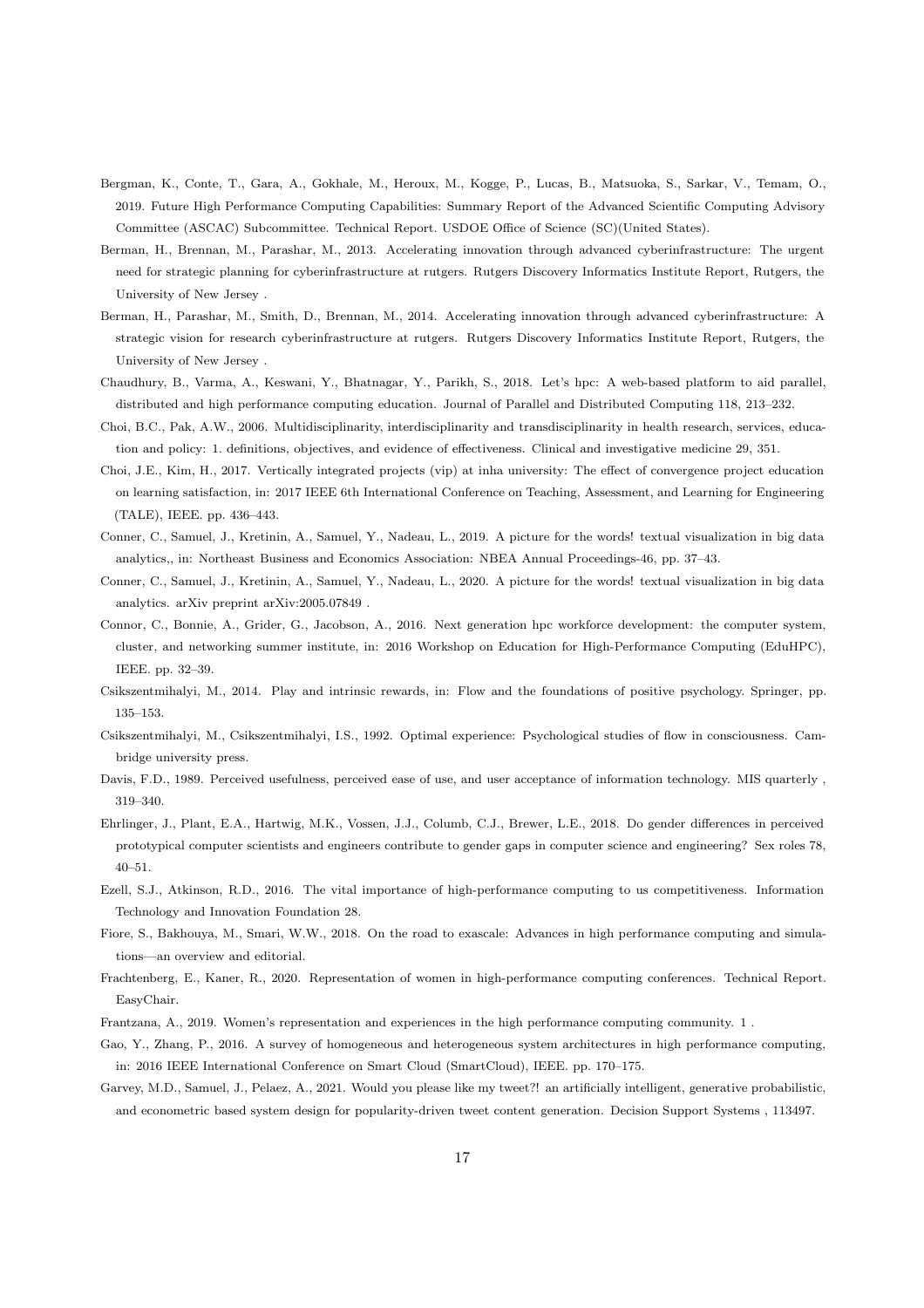- <span id="page-17-0"></span>George, N., 2020. Literature review and implementation overview: High performance computing with graphics processing units for classroom and research use. arXiv preprint arXiv:2005.07598 .
- <span id="page-17-7"></span>Grover, P., Kar, A.K., Janssen, M., Ilavarasan, P.V., 2019. Perceived usefulness, ease of use and user acceptance of blockchain technology for digital transactions–insights from user-generated content on twitter. Enterprise Information Systems 13, 771–800.
- <span id="page-17-10"></span>Koufaris, M., 2002. Applying the technology acceptance model and flow theory to online consumer behavior. Information systems research 13, 205–223.
- <span id="page-17-14"></span>Kretinin, A., Samuel, J., Kashyap, R., 2018. When the going gets tough, the tweets get going! an exploratory analysis of tweets sentiments in the stock market. American Journal of Management 18.
- <span id="page-17-1"></span>Lathrop, S., 2016. A call to action to prepare the high-performance computing workforce. Computing in Science & Engineering 18, 80–83.
- <span id="page-17-17"></span>Moore, G.E., 1995. Lithography and the future of moore's law, in: Integrated Circuit Metrology, Inspection, and Process Control IX, International Society for Optics and Photonics. pp. 2–17.
- <span id="page-17-16"></span>Moore, G.E., et al., 1965. Cramming more components onto integrated circuits.
- <span id="page-17-2"></span>Moran, N., O'Dea, J., 2013. Prace special report supercomputers for all - the next frontier for high performance computing. [https://www.genci.fr/sites/default/files/prace\\_report\\_october\\_2013.pdf](https://www.genci.fr/sites/default/files/prace_report_october_2013.pdf). Accessed on 2020-09-21.
- <span id="page-17-3"></span>Mosin, S., 2017. The state of the art trends in education strategy for sustainable development of the high performance computing ecosystem, in: Russian Supercomputing Days, Springer. pp. 494–504.
- <span id="page-17-13"></span>Neeman, H., Al-Azzawi, H.M., Bergstrom, A., Braiterman, Z.K., Brunson, D., Colbry, D., Colmenares, E., Fuller, A.N., Gesing, S., Kalyvaki, M., et al., 2018. Progress update on the development and implementation of the advanced cyberinfrastructure research & education facilitators virtual residency program, in: Proceedings of the Practice and Experience on Advanced Research Computing, pp. 1–7.
- <span id="page-17-12"></span>Neeman, H., Bergstrom, A., Brunson, D., Ganote, C., Gray, Z., Guilfoos, B., Kalescky, R., Lemley, E., Moore, B.G., Ramadugu, S.K., et al., 2016. The advanced cyberinfrastructure research and education facilitators virtual residency: Toward a national cyberinfrastructure workforce, in: Proceedings of the XSEDE16 Conference on Diversity, Big Data, and Science at Scale, pp. 1–8.
- <span id="page-17-15"></span>Neumann, P., Kowitz, C., Schranner, F., Azarnykh, D., 2017. Interdisciplinary teamwork in hpc education: Challenges, concepts, and outcomes. Journal of Parallel and Distributed Computing 105, 83–91.
- <span id="page-17-8"></span>Obienu, A., Amadin, F., 2020. User acceptance of learning innovation: A structural equation modelling based on the guam framework. Education and Information Technologies , 1–33.
- <span id="page-17-11"></span>Parashar, M., 2019. Caliburn: Advanced cyberinfrastructure report. Rutgers Discovery Informatics Institute Report, Rutgers, the University of New Jersey .
- <span id="page-17-18"></span>Puertas-Martín, S., Banegas-Luna, A.J., Paredes-Ramos, M., Redondo, J.L., Ortigosa, P.M., Brovarets', O.O., Pérez-Sánchez, H., 2020. Is high performance computing a requirement for novel drug discovery and how will this impact academic efforts? Expert opinion on drug discovery 15, 981–985.
- <span id="page-17-5"></span>Rahman, M.M., Ali, G., Li, X.J., Paul, K.C., Chong, P.H., et al., 2020. Twitter and census data analytics to explore socioeconomic factors for post-covid-19 reopening sentiment. Nawaz and Li, Xue Jun and Paul, Kamal Chandra and Chong, Peter HJ, Twitter and Census Data Analytics to Explore Socioeconomic Factors for Post-COVID-19 Reopening Sentiment (June 30, 2020) .
- <span id="page-17-9"></span>Rietz, T., Benke, I., Maedche, A., 2019. The impact of anthropomorphic and functional chatbot design features in enterprise collaboration systems on user acceptance. 1 .
- <span id="page-17-6"></span>Samuel, J., 2016. An analysis of technological features enabled management of information facets. 1 .
- <span id="page-17-4"></span>Samuel, J., 2017. Information token driven machine learning for electronic markets: Performance effects in behavioral financial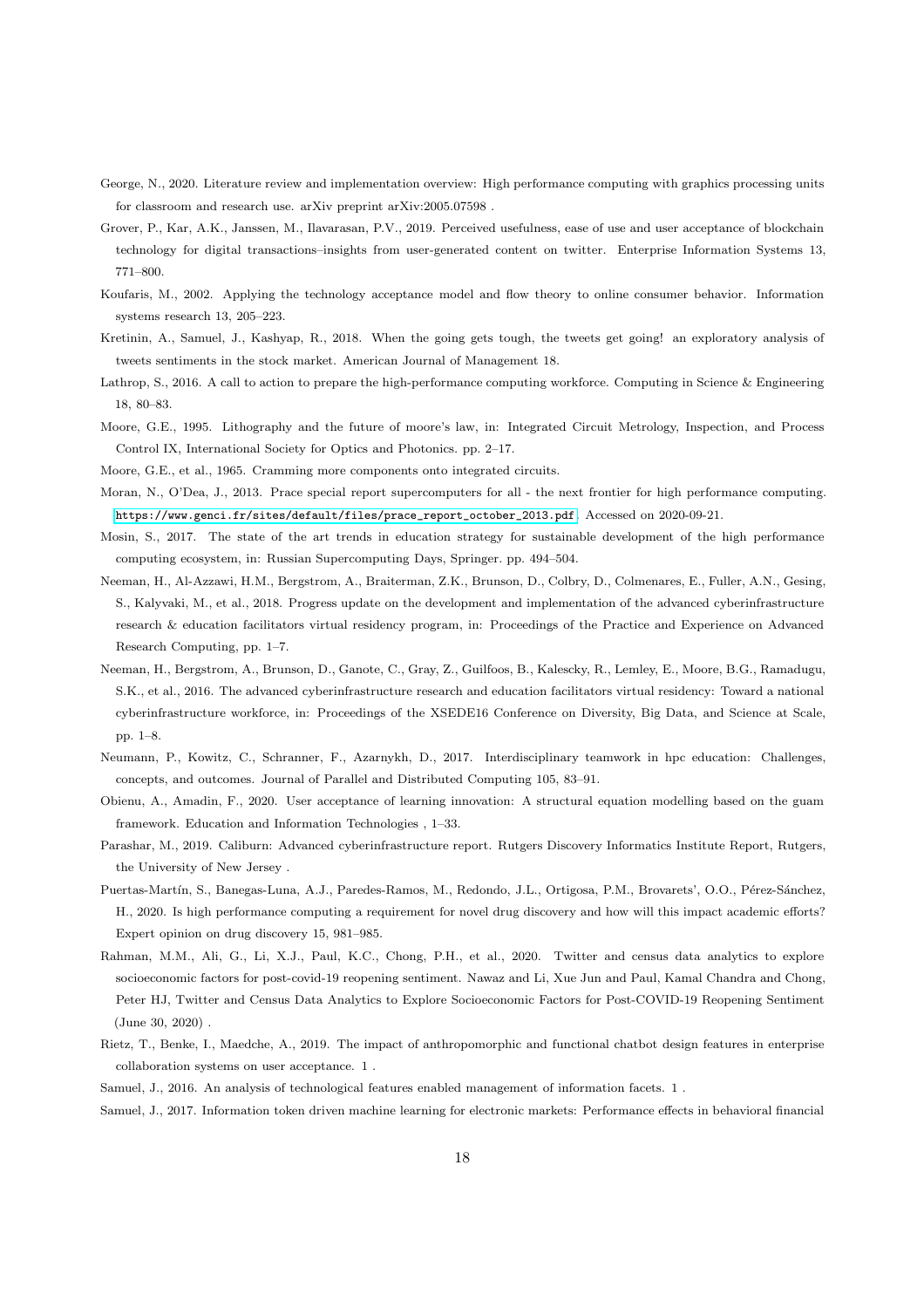big data analytics. JISTEM-Journal of Information Systems and Technology Management 14, 371–383.

- <span id="page-18-4"></span>Samuel, J., Ali, G., Rahman, M., Esawi, E., Samuel, Y., et al., 2020a. Covid-19 public sentiment insights and machine learning for tweets classification. Information 11, 314.
- <span id="page-18-0"></span>Samuel, J., Kashyap, R., Kretinin, A., 2018. Going where the tweets get moving! an explorative analysis of tweets sentiments in the stock market. Proceedings of the Northeast Business & Economics Association .
- <span id="page-18-2"></span>Samuel, J., Pelaez, A., 2017. Informatics in information richness: A market mover? an examination of information richness in electronic markets. Proceedings of The 8th International Conference on Society and Information Technologies, ICSIT .
- <span id="page-18-5"></span>Samuel, J., Rahman, M.M., Ali, G.M.N., Samuel, Y., Pelaez, A., Chong, P.H.J., Yakubov, M., 2020b. Feeling positive about reopening? new normal scenarios from covid-19 us reopen sentiment analytics. IEEE Access 8, 142173–142190.
- <span id="page-18-9"></span>Samuel, Y., George, J., Samuel, J., 2020c. Beyond stem, how can women engage big data, analytics, robotics and artificial intelligence? an exploratory analysis of confidence and educational factors in the emerging technology waves influencing the role of, and impact upon, women. arXiv preprint arXiv:2003.11746 .
- <span id="page-18-6"></span>Sancho, M.R., 2016. Bsc best practices in professional training and teaching for the hpc ecosystem. Journal of computational science 14, 74–77.
- <span id="page-18-7"></span>Schaller, R.R., 1997. Moore's law: past, present and future. IEEE spectrum 34, 52–59.
- <span id="page-18-8"></span>Theis, T.N., Wong, H.S.P., 2017. The end of moore's law: A new beginning for information technology. Computing in Science & Engineering 19, 41–50.
- <span id="page-18-3"></span>Venkatesh, V., Morris, M.G., 2000. Why don't men ever stop to ask for directions? gender, social influence, and their role in technology acceptance and usage behavior. MIS quarterly , 115–139.
- <span id="page-18-1"></span>Venkatesh, V., Morris, M.G., Davis, G.B., Davis, F.D., 2003. User acceptance of information technology: Toward a unified view. MIS quarterly , 425–478.